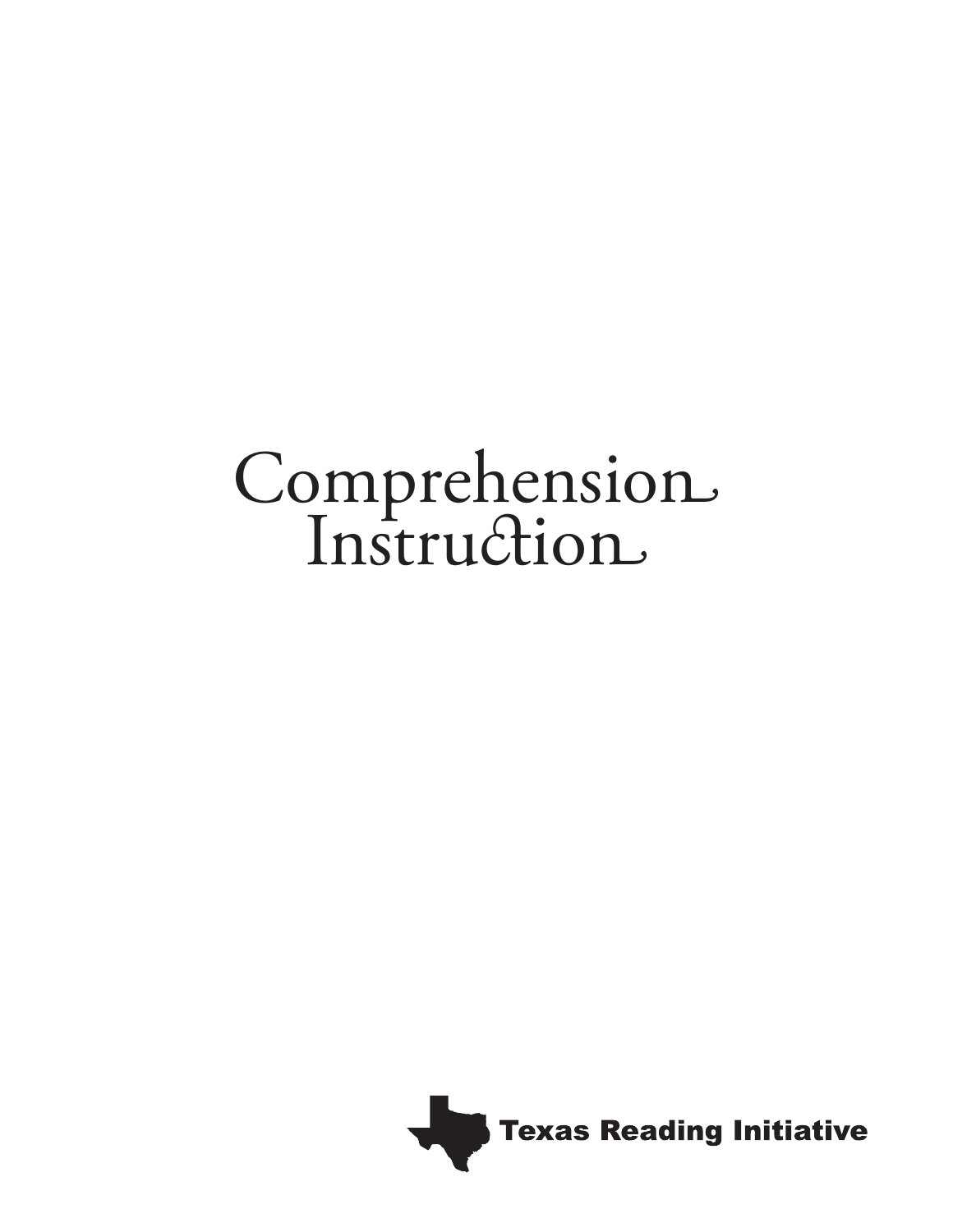2002 Revised Edition This Texas Education Agency publication is not copyrighted; any or all sections may be duplicated.



Texas Education Agency 1701 North Congress Avenue Austin, Texas 78701-1494

# **Original Publication Number GE01 105 01**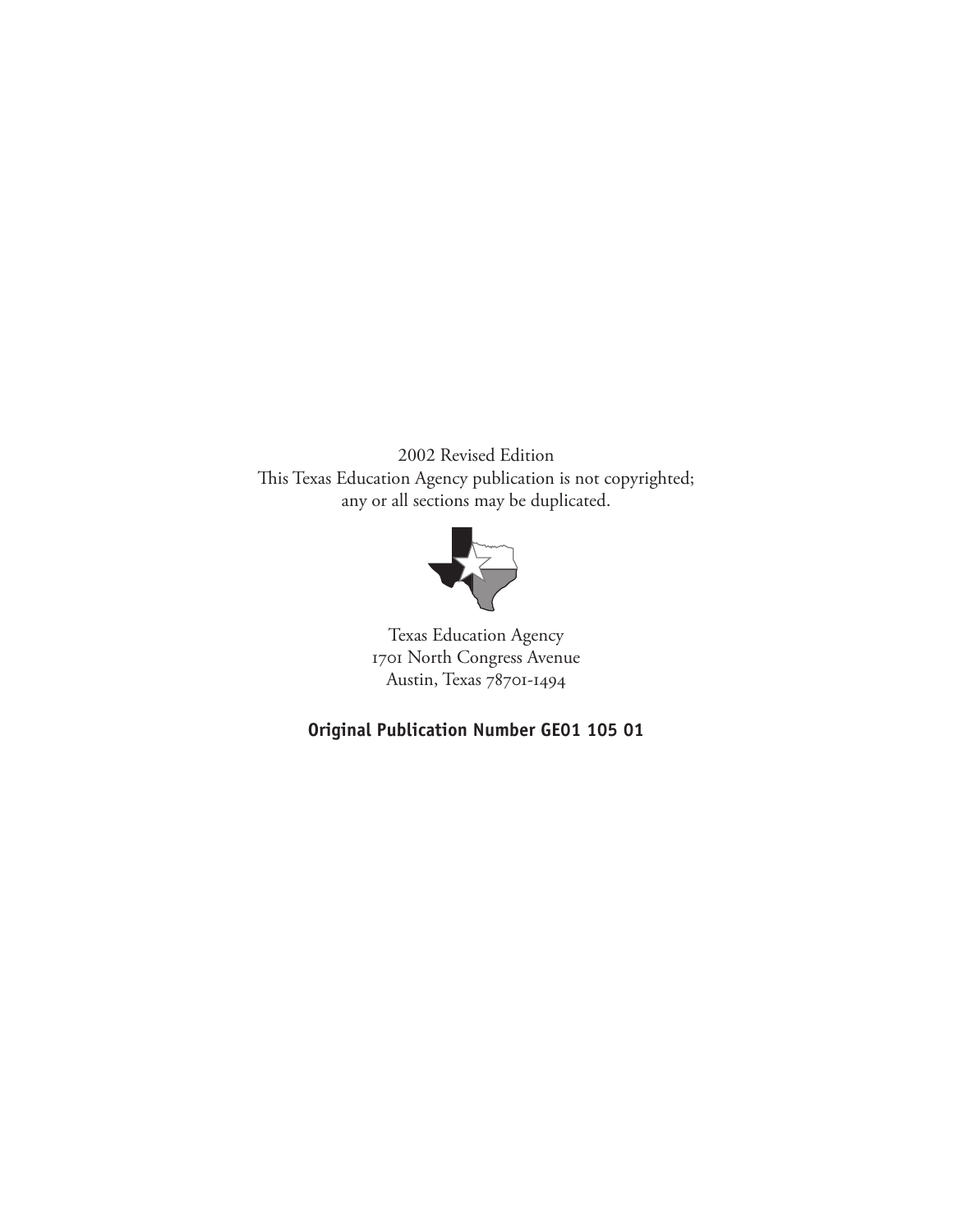# Introduction

Reading is central to learning—in school, in the workplace, and in everyday life. How well children learn to read sets the foundation for their future success. The Texas Reading Initiative began in 1996 in response to then-Governor George W. Bush's challenge to all Texans to focus on the most basic of education goals—teaching all children to read. The goal the Governor set was clear: every child, each and every child, must learn to read.

e Texas Education Agency, in response to Bush's challenge, has worked on a multifaceted effort aimed at providing information, resources, and knowledge to assist parents, educators, school board members, administrators, public officials, and business and community leaders as they seek to meet this goal. The Initiative has been built on years of demonstrated leadership and commitment of the Texas State Board of Education in the areas of reading development and reading difficulties. The Initiative has relied on the convergence of reading research from the past several decades that illuminates the way children learn to read and how to enhance that process.

In 1997, TEA first published the document, *Beginning Reading Instruction, Components and Features*  of a Research-Based Reading Program, also known as the "red book." This booklet described important aspects of effective reading instruction, as well as elements of classroom and administrative support for effective instruction.

Since its initial publication, over 260,000 copies of *Beginning Reading Instruction* have been printed and distributed. It has served as the basis for professional development, the development of curriculum standards and instructional materials, as well as the establishment of research-based reading programs in schools. The purpose of the booklet was to provide information which can be used to guide decisions as local school districts and educators worked toward then-Governor Bush's stated goal, "all students will read on grade level or higher by the end of the third grade and continue reading on or above grade level throughout their schooling."

After the initial distribution of *Beginning Reading Instruction,* several projects were undertaken to develop companion documents to the "red book." These first companion documents: *Spotlight on Reading, A Companion to Beginning Reading Instruction; Beginning Reading Instruction: Practical Ideas*  for Parents; and Instrucción Para Comenzar a Leer: Ideas Prácticas Para Padres de Familia, were published. In addition to these documents, the Agency, in collaboration with the University of Texas Center for Reading and Language Arts, has worked on additional booklets that provide information on reading topics such as vocabulary development, comprehension, and content-area reading.

Governor Rick Perry continues to support the goal that all children will learn to read. This "Red Book Series" serves as a resource to our schools and all stakeholders interested in meeting the Governor's goal.

is booklet, *Comprehension Instruction,* would not be possible without the contributions of the consultants and staff of the University of Texas Center for Reading and Language Arts and the staff of the Texas Education Agency. A special thanks goes to Jean Osborn, Center for the Study of Reading, University of Illinois at Champaign-Urbana, and Fran Lehr.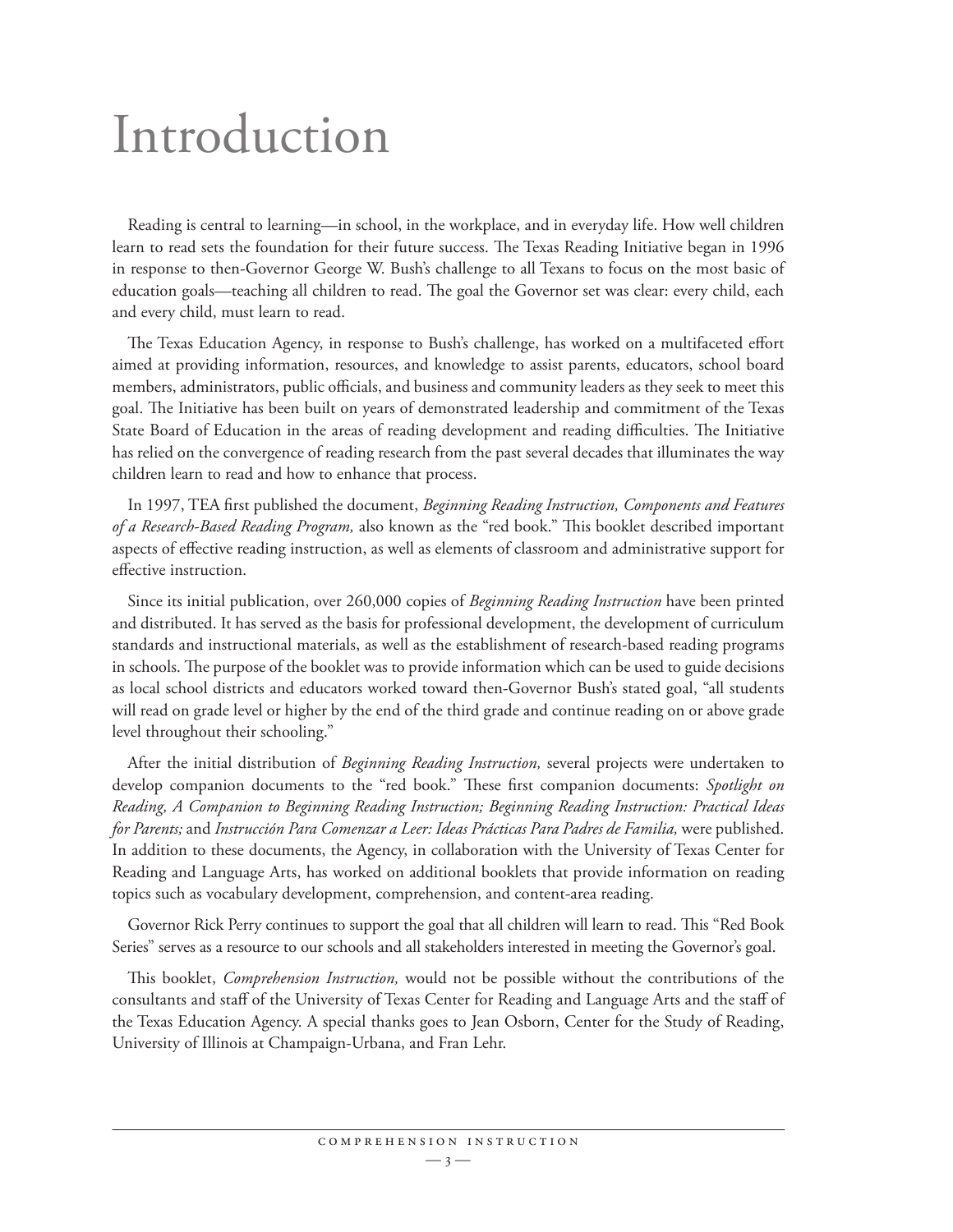# Comprehension Instruction

The purpose of reading is comprehension, or to get meaning from written text.<sup>1</sup> Without comprehen- sion, reading is a frustrating, pointless exercise in word calling. It is no exaggeration to say that how well students develop the ability to comprehend what they read has a profound effect on their entire lives.<sup>2</sup>

A major goal of reading comprehension instruction, therefore, is to help students develop the knowledge, skills, and experiences they must have if they are to become competent and enthusiastic readers.

Over the past few decades, research has revealed a great deal of information about how readers get meaning from what they read, and about the kinds of instructional activities and procedures that are most successful in helping students to become good readers.

The first part of this document looks at some of the important ideas about reading, comprehension, and comprehension instruction that have emerged from this research. The second part describes what comprehension instruction based on this research can look like, and the third part provides specific research-based instructional activities and procedures that can be used as part of comprehension instruction.

# **What Research Tells Us About Reading, Comprehension, and Comprehension Instruction**

For many years, reading instruction was based on a concept of reading as the application of a set of isolated skills such as identifying words, finding main ideas, identifying cause and effect relationships, comparing and contrasting, and sequencing. Comprehension was viewed as the mastery of these skills. One important classroom study conducted during the 1970s found that typical comprehension instruction followed what the study called a mentioning, practicing, and assessing procedure. That is, teachers **mentioned** a specific skill that students were to apply, had students **practice** the skill by completing workbook pages, and then **assessed** them to find out if they could use the skill correctly.3 Such instruction did little to help students learn how or when to use the skills, nor was it ever established that this particular set of skills enabled comprehension.

At about this time, a group of psychologists, linguists, and computer scientists began to focus research attention on how the mind works—how people think and learn. A goal of this new research movement, called **cognitive science,** was to produce an applied science of learning.

In the field of reading, a number of cognitive scientists focused their attention on how readers construct meaning as they read. Specifically, they studied the mental activities that good readers engage in to achieve

<sup>1</sup> In this booklet, the term *text* is used to mean any type of written material. A text can be, for example, a page in a novel, an entire short story, an article in a newspaper or magazine, the print on a computer screen, the words on a sign, or a chapter in a school textbook.

<sup>2</sup> Anderson, R. C., Hiebert, E. H., Scott, J. A., & Wilkinson, I. A. G. (1985). *Becoming a nation of readers: The report of the Commission on Reading.* Washington, DC: The National Institute of Education.

<sup>3</sup> Durkin, D. (1978–1979). What classroom observations reveal about reading comprehension instruction. *Reading Research Quarterly, 15,* 481–533.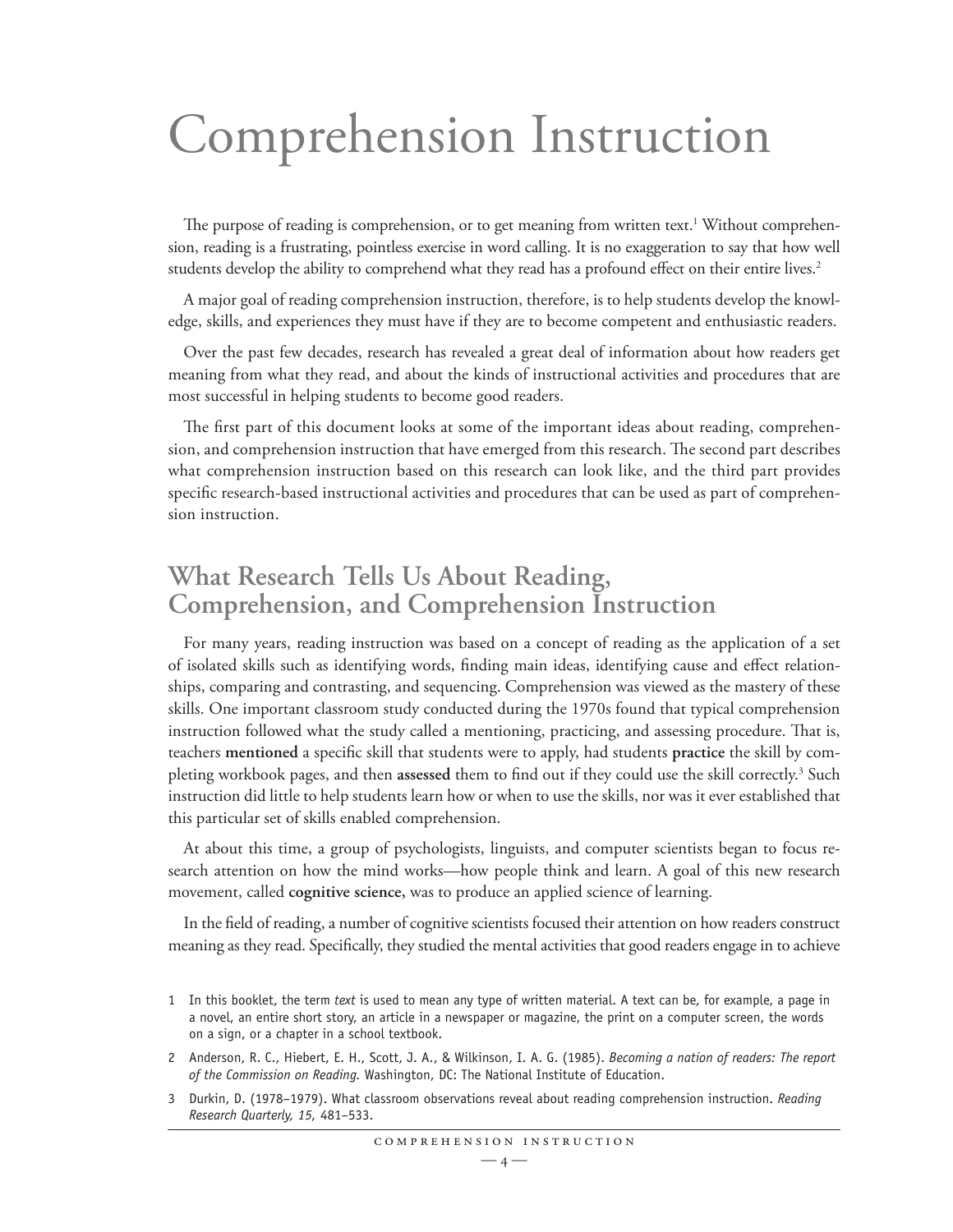comprehension. From these studies an entirely new concept emerged about what reading is. According to the new concept, reading is a complex, active process of constructing meaning—not skill application.<sup>4</sup>

The act of constructing meaning is:

- **interactive**—it involves not just the reader but also the text and the context in which reading takes place<sup>5</sup>;
- **strategic**—readers have purposes for their reading and use a variety of strategies and skills as they construct meaning $6$ ; and
- **adaptable**—readers change the strategies they use as they read different kinds of text or as they read for different purposes $\vec{\ }$ ;

While cognitive science research was producing valuable information about comprehension processes, reading education researchers were reporting important findings about what comprehension instruction looks like in the most effective reading classrooms.

The convergence of these strands of research has provided a wealth of information about what good read- ers do as they read, about how good and poor readers differ, and about the kind of instruction that is needed to help students to become good readers.

# **What Do Good Readers Do As They Read?**

 One way that researchers have studied what good readers do, has been to ask them to think aloud as they read. From these studies, researchers have determined that the seemingly effortless activity described as "good reading" is made up of a set of highly complex, well developed, and well practiced skills and abilities. Particularly impressive is the way in which good readers actively and consciously coordinate these skills and strategies before, during, and after reading a text. $^8$ 

Before reading, good readers tend to set goals for their reading. They note the structure or organization of the text, and often create a mental overview or outline of the text to help them decide whether it is relevant to their goals.

During reading, good readers read words accurately and quickly, and simultaneously deal with the meanings of those words—as well as the meanings of the phrases and sentences into which the words are grouped. Good readers connect the meaning of one sentence to the meaning of another. If something is confusing to them, they use their background knowledge to try to clarify the meanings of words and phrases. Sometimes good readers interact with the text by asking themselves questions about its content and reflecting on its ideas. They are adept at using their background knowledge to make predic-

- 4 Dole, J. A., Duffy, G. G., Roehler, L. R., & Pearson, P. D. (1991). Moving from the old to the new: Research on reading comprehension instruction. *Review of Educational Research, 61,* 239–264.
- 5 Heilman, A. W., Blair, T. R., & Rupley, W. R. (1998). *Principles and practices of teaching reading.* Upper Saddle River, NJ: Merrill/Prentice–Hall.
- 6 Baker, L., & Brown, A. L. (1984). Metacognitive skills in reading. In P. D. Pearson (Ed.), *Handbook of reading research* (pp. 353–394). New York: Longman; Paris, S.G., Wasik, B. A., & Turner, J. C. (1991). The development of strategic readers. In R. Barr, M. L. Kamil, P. Mosenthal, & P. D. Pearson (Eds.), *Handbook of reading research* (Vol. 2, pp. 609-640). New York: Longman.

8 Pressley, M., & Afflerbach, P. (1995). *Verbal protocols of reading: The nature of constructively responsive reading.*  Hillsdale NJ: Lawrence Erlbaum Associates.

<sup>7</sup> Dole et al., 1991.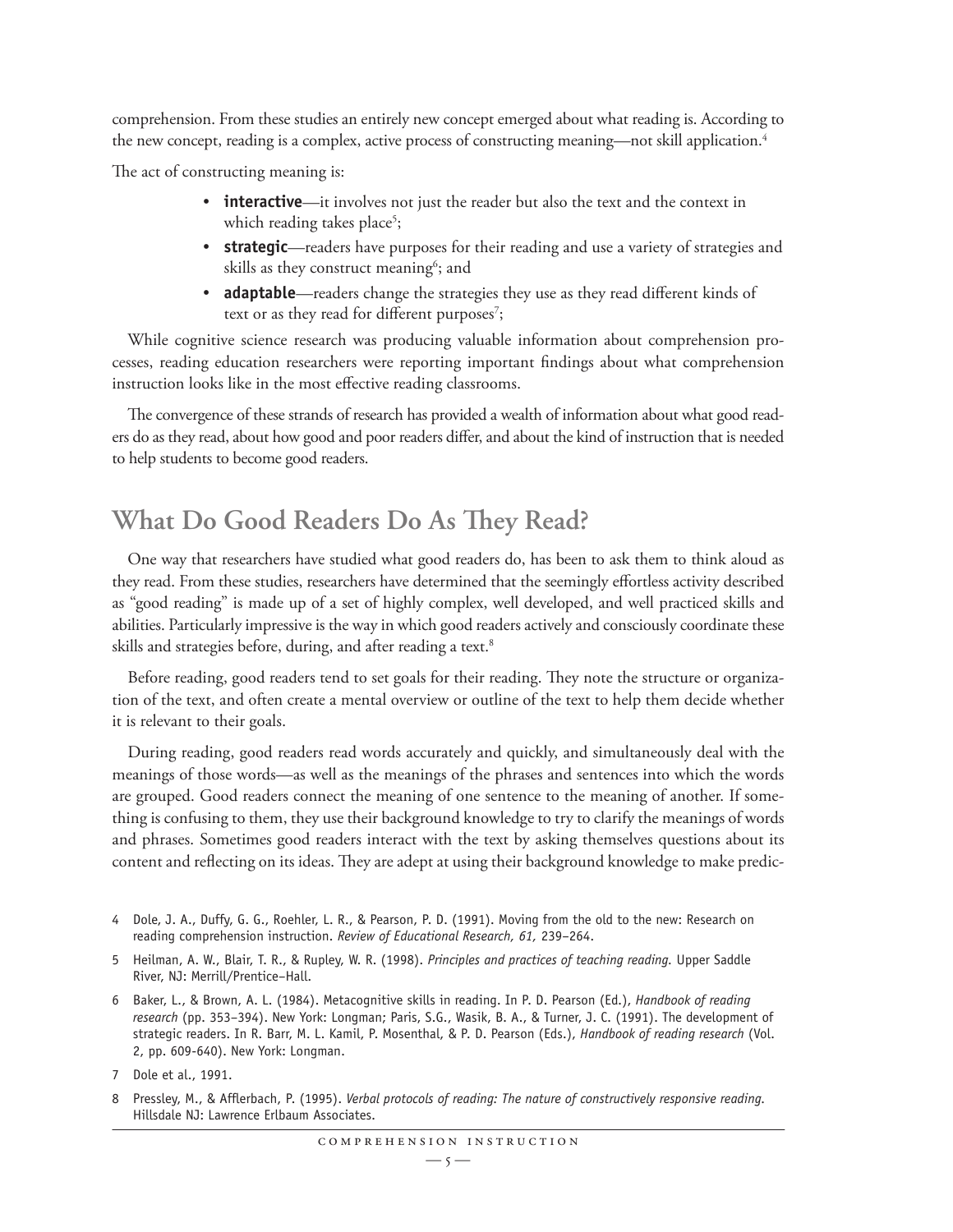tions about what might happen next and to understand ideas as they encounter them. Good readers continually evaluate their predictions and revise them as needed.<sup>9</sup>

Good readers are selective as they read. They are likely to focus more of their attention on the parts of the text that are most closely tied to their reading goals. They may decide to skip some parts of a text because they already understand the content or because they do not think the parts are important to what they need (or want) to learn from the text. They may decide, after reading several pages, to skip the rest of a chapter because they recently read something similar. On the other hand, they may decide—either because they do not clearly understand the content or because they find the topic interesting—to reread a passage or chapter before going on. They also may summarize the content of a passage as they read it. In doing so, they may consciously determine what is important, what is supportive, and what is less important.

As they read, good readers often make inferences. They may draw on their background knowledge or look for clues in the text to supply information about characters or events that the author has not provided directly. Some good readers may also create mental images, or visualize a setting, event, or character to help them understand a passage in a text.

Good readers monitor their comprehension as they read.<sup>10</sup> When they realize that they do not understand what they are reading, they apply procedures to "repair" or "fix-up" their lack of understanding. For example, they may ask themselves questions about the meaning of what they are reading, they may rephrase a passage in their own words, they may look up the meanings of difficult words, or they may outline the content of the text.<sup>11</sup>

After reading, good readers often think about or reflect on what they read. They may mentally summarize major points or events in the text, or even go to other sources to find additional information about the text's topic.

In short, good readers are most often strategic readers. That is, they use a number of comprehension **strategies** to get meaning from text. **Comprehension strategies** are conscious plans or procedures that are under the control of a reader, who makes decisions about which strategies to use and when to use them.

In addition, good readers engage in **metacognition** as they read. **Cognition** refers to mental functions such as remembering, focusing attention, and processing information. **Metacognition** refers to people's awareness of their cognition; that is, their thoughts about their own thinking.<sup>12</sup> From an array of possibilities, for example, readers with metacognitive awareness are able consciously and automatically to select the appropriate comprehension strategies for use with a particular text.

- Paris, S. G., Wasik, B. A., & Turner, J. C. (1991). The development of strategic readers. In R. Barr, M. L. Kamil, P. 9B. Mosenthal, & P. D. Pearson (Eds.), *Handbook of reading research* (Vol. 2, pp. 609–640). New York: Longman.
- 10 Paris, S. G., Lipson, M. Y., & Wixson, K. K. (1983). Becoming a strategic reader. *Contemporary Educational Psychology, 8,* 293–316.
- 11 Palincsar, A. S., & Brown, A. L. (1984). Reciprocal teaching of comprehension-fostering and comprehensionmonitoring activities. *Cognition & Instruction, 2,* 117–175.

12 Palincsar & Brown, 1984.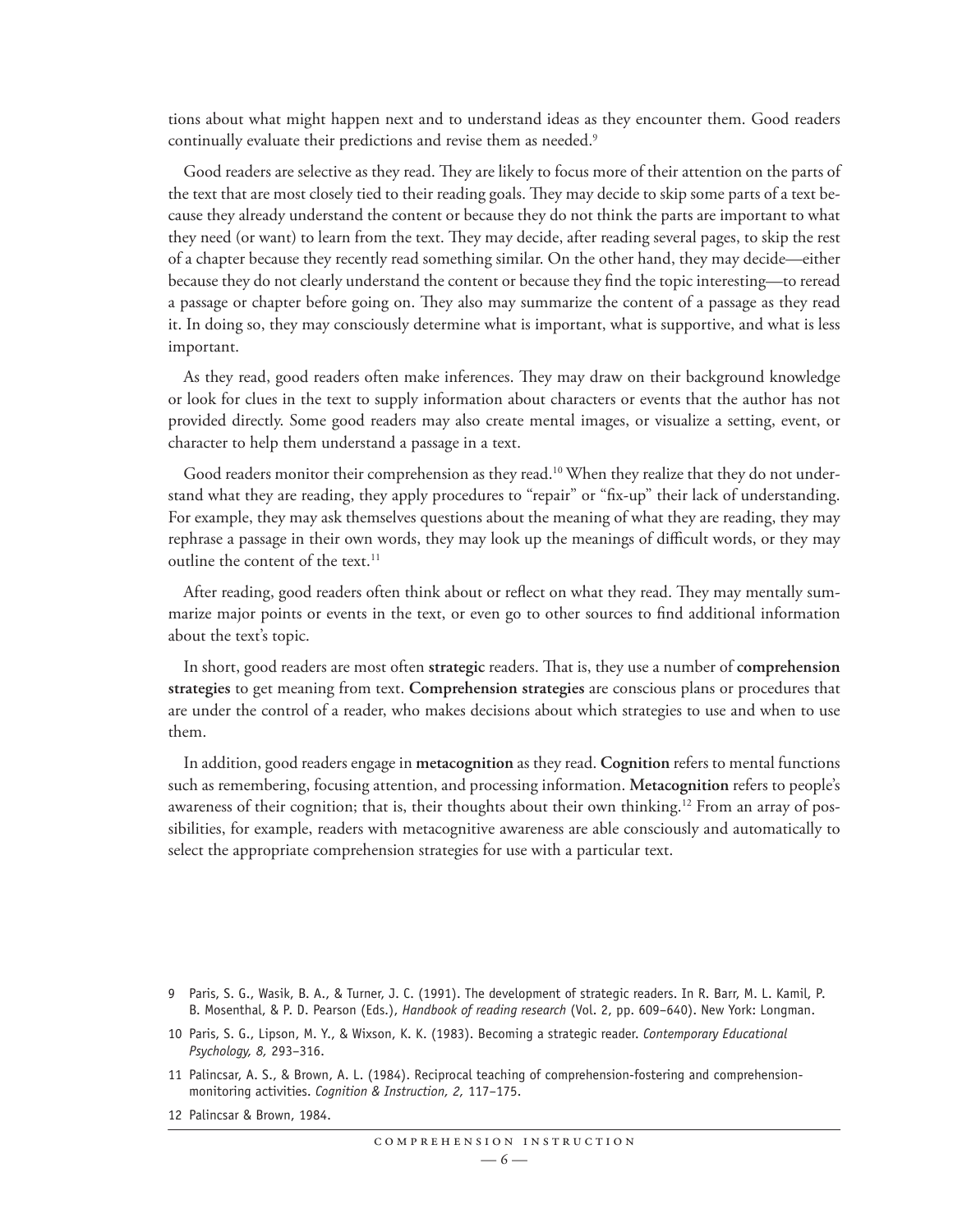# **How Do Poor Readers Differ From Good Readers?**

 In contrast to good readers, most poor readers do not read strategically. Nor do they have sufficient metacognitive awareness to develop, select, and apply strategies that can enhance their comprehen-sion of text.

Typical poor readers rarely prepare before reading. They often begin to read without setting goals. They seldom consider how best to read a particular type of text.<sup>13</sup>

 During reading, poor readers may have difficulty decoding, and so have difficulty reading the words of their texts accurately. In addition, some poor readers read too slowly, or lack fluency. As a result of their slow, labored reading, they often do not comprehend much of what they read, and the attention they have to give to figuring out the words keeps them from understanding the text's message. $^{14}$ 

All too often poor readers lack sufficient background knowledge about the topic of a text. They may have trouble connecting the ideas of a text. They often are not familiar with the vocabulary they encounter, and have trouble determining word meanings. Further, even when poor readers possess relevant background knowledge, they frequently are not able to activate it to help them understand what they read.

Some poor readers also are unaware of text organization. They do not know enough about the organizational structure of narratives or the various organizational structures of expository texts to help them read and understand.

After reading, poor readers typically do not think about or reflect upon what they have read. They almost never seek out additional information about a topic.

The cumulative effect of these difficulties is that poor readers often lose confidence in their ability to read. Because reading is difficult for them, poor readers cannot and do not read widely. As a result, they are exposed to much less text than are good readers and so receive much less practice reading. Further, the practice they do receive is often frustrating, because many of the texts they are asked to read are too difficult for them.15

The question then is: How can classroom reading instruction help poor readers—indeed, all students—become more like good readers? Research suggests that the answer may lie in providing students with instruction that both teaches them the comprehension strategies that work so well for good readers, and helps them to develop the necessary metacognitive awareness of how and when to use these strategies.

15 Cunningham, A. E., & Stanovich, K. E. (1998). What reading does for the mind. *American Educator, 22,* 8–15.

<sup>13</sup> Pressley & Afflerbach, 1995.

<sup>14</sup> Adams, M. J. (1990). *Beginning to read: Thinking and learning about print.* Cambridge MA: MIT Press.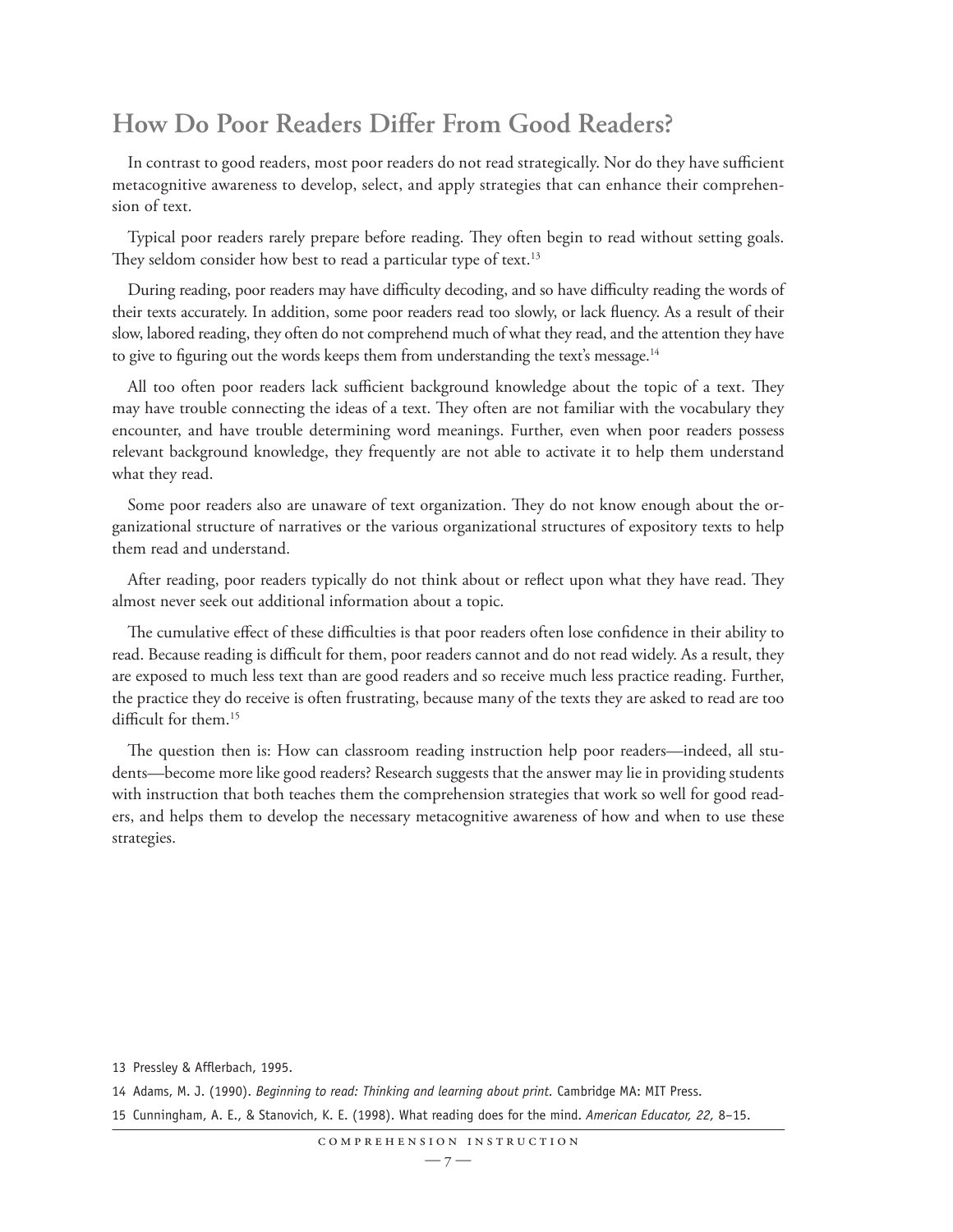# **What Are the Key Comprehension Strategies to Teach?**

Studies on good readers have identified a number of comprehension strategies to be highly useful. These strategies range from the simple to the complex. From the array of strategies examined by researchers, the following strategies have been shown to be especially helpful and to lend themselves particularly well to instruction.16

## **Activating and Using Background Knowledge**

This strategy requires readers to activate their background knowledge and to use that knowledge to help them understand what they are reading. **Background knowledge** is made up of a person's experiences with the world (including what he or she has read), along with his or her concepts about how written text works, including word identification, print concepts, word meaning, and how text is organized. Research has established that readers' existing knowledge is critical for them to comprehend what they read.<sup>17</sup>

**Schema theory** is one of the most important contributions made by cognitive scientists to the understanding of how comprehension works.<sup>18</sup> This theory is based on how people organize and activate their knowledge.

According to schema theory, as people learn about the world, they develop a large network of knowledge structures, or **schemas**, with each schema connected to many others. These schemas grow and change as a person acquires new information through experience and reading. For example, a very young child's schema for *dog* might contain only her or his understanding of the family pet—something white, furry, and fun to play with. As the child gains more experiences with a variety of dogs in a variety of settings, the dog schema will expand and be refined. It may connect to other schema—types of dogs; colors of dogs; foods dogs eat; places where dogs stay when the family is on vacation; dangerous dogs; who veterinarians are; and locations of important dog shows.

When they applied schema theory to reading comprehension, cognitive scientists found that good readers constantly connect their background knowledge to the new knowledge they encounter in a text. In fact, they appear to activate a schema as soon they begin to read. The initial schema then activates others, thus directly affecting how readers understand and react to a text.<sup>19</sup>

Schemas that are related to text organization are especially important to comprehension. Having knowledge of a text's organization improves students' understanding of that text.<sup>20</sup>

- 16 Dole et al., 1991.
- 17 Anderson, R. C., & Pearson, P. D. (1984). A schema-theoretic view of basic processes in reading. In P. D. Pearson, R. Barr, M. L. Kamil, & P. Mosenthal (Eds.), *Handbook of reading research* (pp. 255–292). New York: Longman.
- 18 Anderson & Pearson, 1984; Anderson, R. C., Reynolds, R. E., Schallert, D. L., & Goetz, E. T. (1977). Frameworks for comprehending discourse. *American Educational Research Journal, 14,* 367–382.
- 19 Pichert, J. W., & Anderson, R. C. (1977). Taking different perspectives on a story. *Journal of Educational Psychology, 69,* 309–315.
- 20 Armbruster, B. B., Anderson, T. H., & Ostertag, J. (1987). Does text structure/summarization instruction facilitate learning from expository text? *Reading Research Quarterly, 22,* 331–346.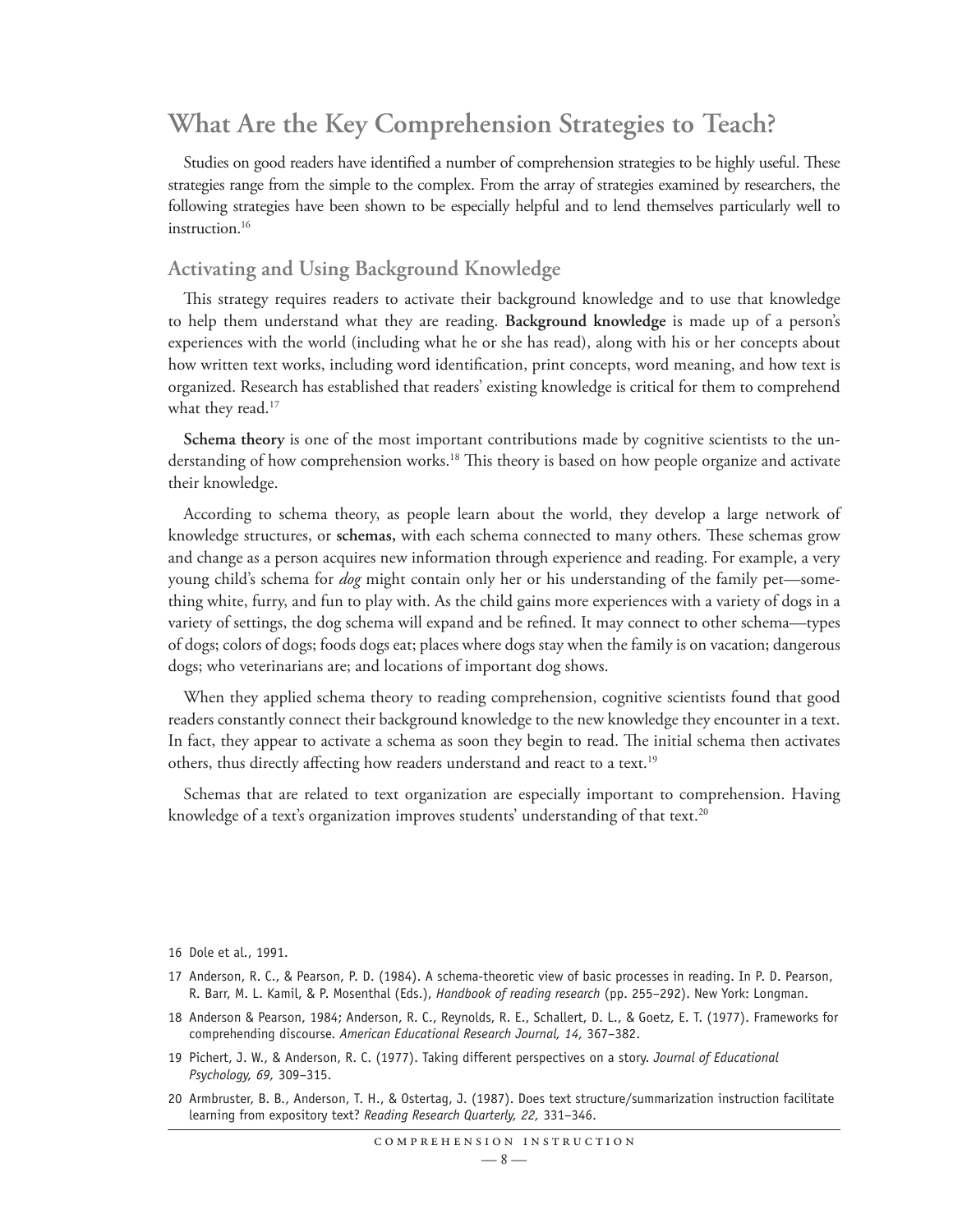#### **Generating and Asking Questions**

This strategy involves readers asking themselves questions throughout the reading of a text. The ability of readers to ask themselves relevant questions as they read is especially valuable in helping them to integrate information, identify main ideas, and summarize information. Asking the right questions allows good readers to focus on the most important information in a text. $21$ 

Generating good questions may also lead readers to focus on problems with comprehension and to take actions to deal with these problems.<sup>22</sup>

#### **Making Inferences**

This strategy requires readers to evaluate or draw conclusions from information in a text. Authors do not always provide complete descriptions of, or explicit information about, a topic, setting, character, or event. However, they often provide clues that readers can use to "read between the lines"—by making inferences that combine information in the text with their background knowledge.

It has been shown that when readers are taught how to make inferences, they improve their abilities to construct meaning. Indeed, research indicates that the ability to make inferences is crucial to successful reading.23

#### **Predicting**

This strategy involves the ability of readers to get meaning from a text by making informed predictions. Good readers use predicting as a way to connect their existing knowledge to new information from a text, to get meaning from what they read.<sup>24</sup> Before reading, they may use what they know about an author to predict what a text will be about. The title of a text may trigger memories of texts with similar content, allowing them to predict the content of the new text.

During reading, good readers may make predictions about what is going to happen next, or what ideas or evidence the author will present to support an argument. They tend to evaluate these predictions continually, and revise any prediction that is not confirmed by the reading.

#### **Summarizing**

This strategy involves the ability of readers to pull together, or synthesize information in a text so as to explain in their own words what the text is about. Summarizing is an important strategy because it can enable readers to recall text quickly. It also can make readers more aware of text organization, of what is important in a text and of how ideas are related.<sup>25</sup>

- 21 Wood, E., Woloshyn, V. E., & Willoughby, T. (1995). *Cognitive strategy instruction for middle and high schools.*  Cambridge, MA: Brookline Books.
- 22 Pressley, M., Symons, S., McGoldrick, J. A., & Snyder, B. L. (1995). Reading comprehension strategies. In M. Pressley & V. E. Woloshyn (Eds.), *Cognitive strategy instruction that really improves children's academic performance. Cambridge,* MA: Brookline Books.
- 23 Anderson & Pearson, 1984; Hansen, J., & Pearson, P. D. (1983). An instructional study: Improving the inferential comprehension of fourth grade good and poor readers. *Journal of Educational Psychology, 75,* 821–829.
- 24 Gillet, J. W., & Temple, C. (1994). *Understanding reading problems: Assessment and instruction* (4th ed.). New York: Harper Collins.
- 25 Honig, W., Diamond, L, & Gutlohn, L. (Eds.). (2000). *Teaching reading sourcebook for kindergarten through eighth grade.* Novato, CA: Arena Press; National Reading Panel. (2000). *Teaching children to read: An evidence-based assessment of the scientific research literature on reading and its implications for reading instruction.* Washington, DC: National Academy Press.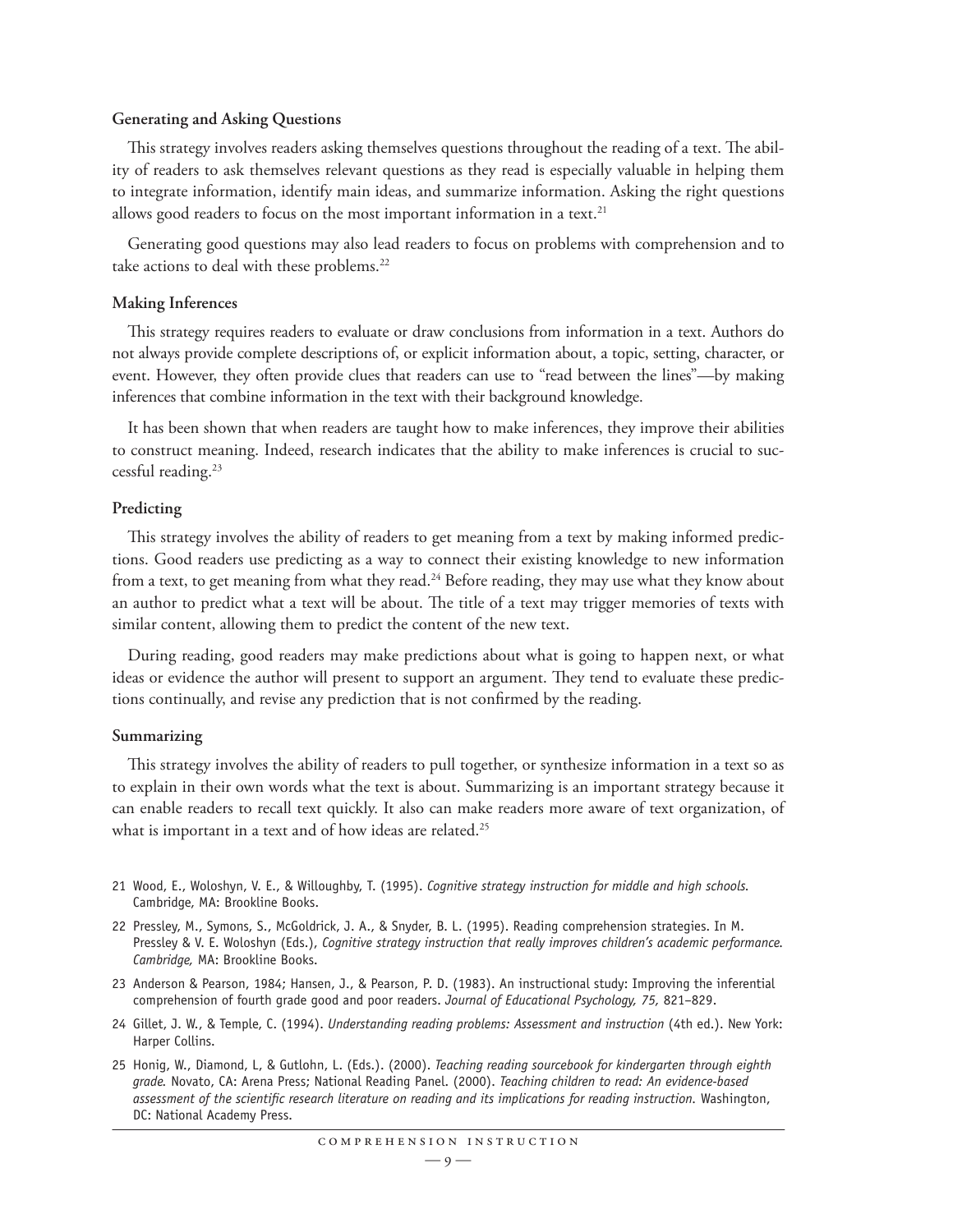Effective summarizing of expository text may involve such things as condensing the steps in a scientific process, the stages of development of an art movement, or the episodes that led to some major historical event.

Effective summarizing of narrative text can involve such things as connecting and synthesizing events in a story line or identifying the factors that motivate a character's actions and behavior.

#### **Visualizing**

This involves the ability of readers to make mental images of a text as a way to understand processes or events they encounter during reading. This ability can be an indication that a reader understands a text. Some research suggests that readers who visualize as they read are better able to recall what they have read than are those who do not visualize.<sup>26</sup>

Visualizing is especially valuable when it is applied to narrative texts. In reading narratives, readers often can develop a clear understanding of what is happening by visualizing the setting, characters, or actions in the plot. However, visualizing can also be applied to the reading of expository texts, with readers visualizing steps in a process or stages in an event, or creating an image to help them remember some abstract concept or important name.<sup>27</sup>

#### **Comprehension Monitoring**

This involves the ability of readers to know when they understand what they read, when they do not understand, and to use appropriate strategies to improve their understanding when it is blocked.<sup>28</sup> Comprehension monitoring is a form of metacognition. Good readers are aware of and monitor their thought processes as they read. In contrast, poor readers "just do it."29

The strategies employed by good readers to improve understanding are called "repair" or "fix-up" strategies. Specific repair strategies include rereading, reading ahead, clarifying words by looking them up in a dictionary or glossary, or asking someone for help.<sup>30</sup>

 In general, good readers use a variety of strategies such as the ones just discussed to construct meaning as they read. However, not all good readers use the same strategies; good readers tend to develop and practice those strategies that are most useful to them. Further, good readers are flexible in their strategy use: they switch from strategy to strategy as they read; they use different strategies with different kinds of texts.

The point is, because good readers have conscious control of their strategy use, they are able to make decisions about which strategies to use and when to use them. Most good readers do this with little or no explicit strategy instruction. Most students, however, can benefit greatly from organized, explicit instruction that teaches them to use specific strategies for understanding text.

The good news is that specific comprehension strategies can be taught and learned—and that their deliberate use by readers improves comprehension.<sup>31</sup>

- 26 Pressley, G. M. (1976). Mental imagery helps eight-year-olds remember what they read. *Journal of Educational Psychology, 68,* 355–359.
- 27 Gambrell, L. B., & Bales, R. J. (1986). Mental imagery and the comprehension-monitoring performance of fourthand fifth-grade poor readers. *Reading Research Quarterly, 21,* 454–464.
- 28 National Reading Panel, 2000.
- 29 Dole et al., 1991; Palincsar & Brown, 1984.
- 30 Paris, S. C., Wasik, B. A., & Turner, J. C. (1991). The development of strategic readers. In R. Barr, M. L. Kamil, P. B. Mosenthal, & P. D. Pearson (Eds.), *Handbook of reading research* (Vol. 2, pp. 609–640). New York: Longman.
- 31 National Reading Panel, 2000.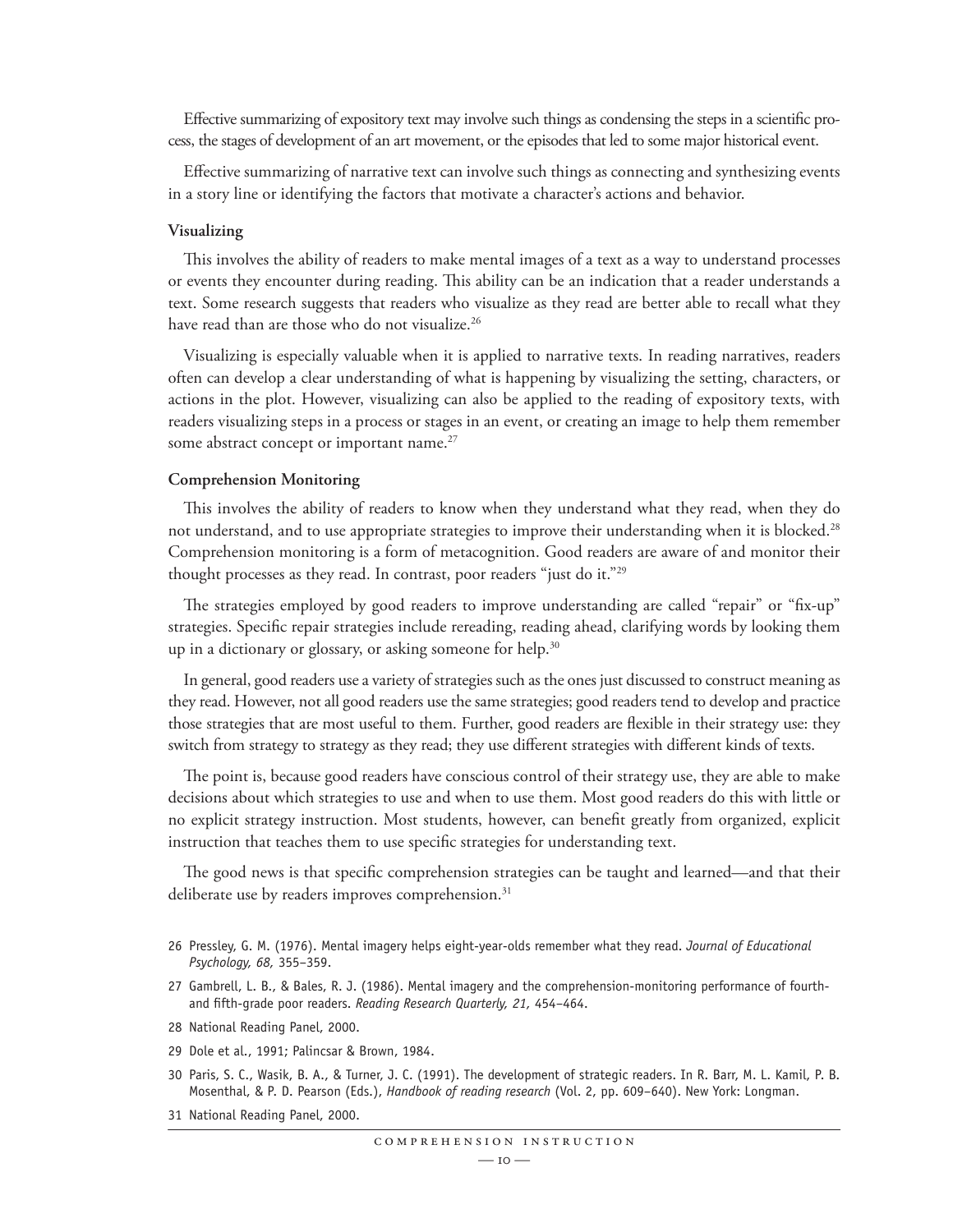# What Is Effective Comprehension Instruction?

Effective comprehension instruction is instruction that helps students to become independent, strategic, and metacognitive readers who are able to develop, control, and use a variety of comprehension strategies to ensure that they understand what they read. To achieve this goal, comprehension instruction must begin as soon as students begin to read and it must:

- be explicit, intensive, and persistent;
- help students to become aware of text organization; and
- motivate students to read widely.

# **Explicit, Intensive, Persistent Instruction**

To become good readers, most students require explicit, intensive, and persistent instruction.<sup>32</sup> In explicit comprehension strategy instruction, the teacher chooses strategies that are closely aligned with the text students are reading. The teacher models and "thinks aloud" about what a given strategy is and **why** it is important, helps students learn **how, when,** and **where** to use the strategy, and gives students opportunities to apply the strategy on their own.

 Modeling is followed by **practice,** guided by the teacher, who works with students to help them figure out how and when to use the strategy themselves. As students read, the teacher provides **feedback** and engages them in discussion. In subsequent lessons, the teacher asks students to **apply** the strategy on their own to other texts.33

 Students are encouraged to plan before reading so that reading has a clear goal or purpose, to continually monitor their understanding during reading, and to apply repair strategies when breakdowns in understand- ing occur. To improve self-monitoring, the teacher may model for students how to do one or all of the following:

- think about what they already know before they start reading and during reading;
- be aware of whether they understand what they are reading;
- employ strategies to identify difficult words, concepts, and ideas;
- ask themselves: "Does this make sense?"; and
- be aware of how a particular text is organized.

One of the most important features of explicit instruction is the teacher's gradual release to students of responsibility for strategy use, with the goal that students apply strategies independently. However,

33 Honig et al., 2000.

<sup>32</sup> Pearson, P. E., & Gallagher, M. C. (1983). The instruction of reading comprehension. *Contemporary Educational Psychology, 8,* 317–344; Rosenshine, B., & Stevens, R. (1984). Classroom instruction in reading. In P. D. Pearson, R. Barr, M. L. Kamil, & P. B. Mosenthal (Eds.), *Handbook of reading research* (pp. 745–799). New York: Longman.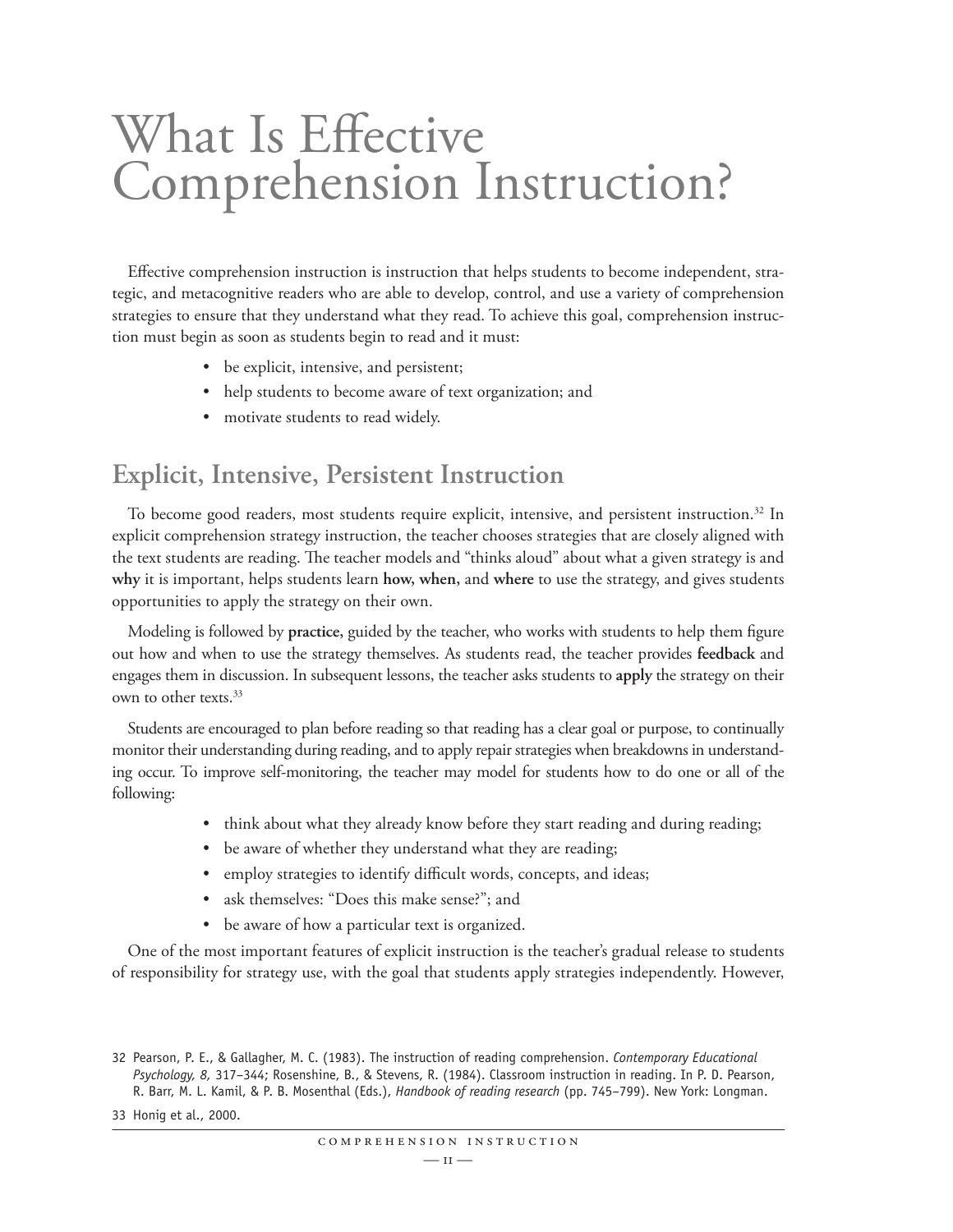teachers do not ask students to work on their own until the students have demonstrated that they understand a strategy and how and when to use it. $34$ 

# **Awareness of Text Organization**

**Text organization** refers to the physical patterns and literary conventions of a particular text structure, or genre. The ability to identify and take advantage of text organization can contribute to students' comprehension.<sup>35</sup>

e two major text structures, **narrative** and **expository,** place different demands on readers' comprehension.

**Narrative Text.** Broadly defined, narrative text tells a story. It is found in the form of short stories, folktales, tall tales, myths, fables, legends, fantasies, science fiction—even in the reporting of news stories or in biographies and autobiographies. The narrative structure most often features a beginning, a middle, and an ending. It most often also features clear story elements, or **story grammar,** including:

- • characters,
- settings,
- themes,
- a central problem, or conflict,
- a sequence of events that form a story line, or plot, and
- a resolution to the conflict.

Helping students learn to identify recurring story grammar elements provides them with a story schema. When they encounter a new narrative text, students can then call on this story schema to make predictions about what might happen in the story, to visualize settings or characters, or to summarize plot events.

Instructional practices that facilitate students' understanding of narrative text include:

- focusing discussions on story elements and encouraging students to relate story events and characters to their own experiences;
- encouraging students to compare the structure of one story to that of other stories they have read; and
- • preparing visual guides, such as story maps of the structure of a story, to help them recall specific story elements.

**Expository Text.** Broadly defined, **expository text** is factual. Its primary purpose is to inform, explain, or persuade. Examples of expository texts are textbooks, biographies and autobiographies, newspapers, diaries, journals, magazines, brochures, and catalogues.

Most of the reading students do throughout their schooling—indeed, throughout their lives—will involve expository text. Without an understanding of the organization of such text, students often have difficulty understanding what they read. Unlike a narrative, an expository text has no familiar story line to guide students' reading. To read expository texts successfully, students must learn that authors may

<sup>34</sup> Dole et al., 1991.

<sup>35</sup> Dickson, S. V., Simmons, D. C., & Kame'enui, E. J. (1998). Text organization: Research bases. In D. C. Simmons & E. J. Kameenui (Eds.), *What reading research tells us about children with diverse learning needs: Bases and basics.*  Mahwah, NJ: Lawrence Erlbaum Associates.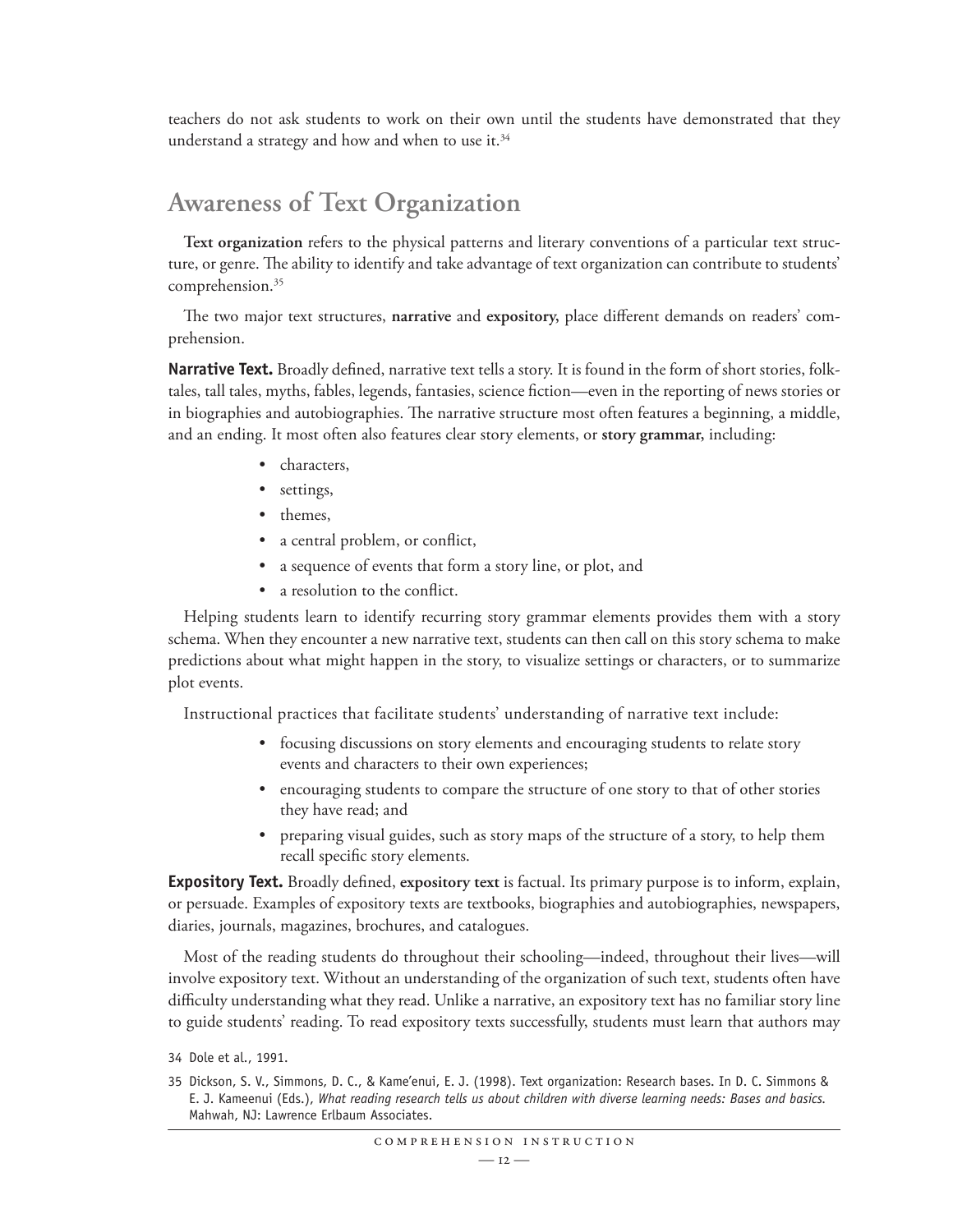use a variety of structures to organize their ideas, including cause and effect or compare and contrast relationships, time and order sequences, and problem-solution patterns. Indeed, students need to know that authors may use some or all of these structures in any given chapter or section of a text.

Students also need to learn that expository text can differ from narrative text in the way it is presented on a page. For example, expository text may be organized by means of text headings and subheadings, and may contain extensive graphics, such as tables, charts, diagrams, and illustrations.

Instructional practices that facilitate students' understanding of expository text include helping them learn how to:

- chunk information in a text by grouping related ideas and concepts;
- summarize important information in a text by grouping related ideas and concepts;
- integrate information in a text with existing knowledge;
- • apply information in a text to real-world situations;
- interpret and construct graphics such as charts, tables, and figures;
- • synthesize information from different texts; and
- develop presentations about the text.

# **Motivation to Read Widely**

Motivating students to read widely is integral to comprehension instruction. Motivation plays an important part both in helping students learn to read and in promoting higher levels of literacy.<sup>36</sup> Wide reading experiences enhance students' abilities to comprehend an increasingly wider array of text types and texts of increasing difficulty.

It is no surprise that students who are good readers read a great deal—both in school and on their own. They read a variety of texts for a variety of purposes—to learn, to keep informed, to satisfy curiosity, and to entertain themselves.

The reading experiences, attitudes, and perspectives of students determine the ways in which they perceive the purpose of reading and value its benefits.

Instructional practices to promote students' motivation to read widely include:

- • providing daily opportunities for students to read both self-selected and teacher- and peer-recommended texts;
- • providing frequent opportunities for both student- and teacher-led discussions of what students are reading;
- • organizing cooperative learning groups in which students can discuss what they read, and help each other choose the strategies that are most appropriate for a specific text;
- encouraging students to read so as to learn about a concept or topic that is meaningful to them;
- involving students actively in reading-related activities;
- encouraging for students to read independently; and
- providing opportunities for students to choose from texts that reflect different genres and reading levels.
- 36 See, e.g., Turner, J. C., & Paris, S. G. (1995). How literacy tasks influence children's motivation for literacy. *The Reading Teacher, 48,* 662–675.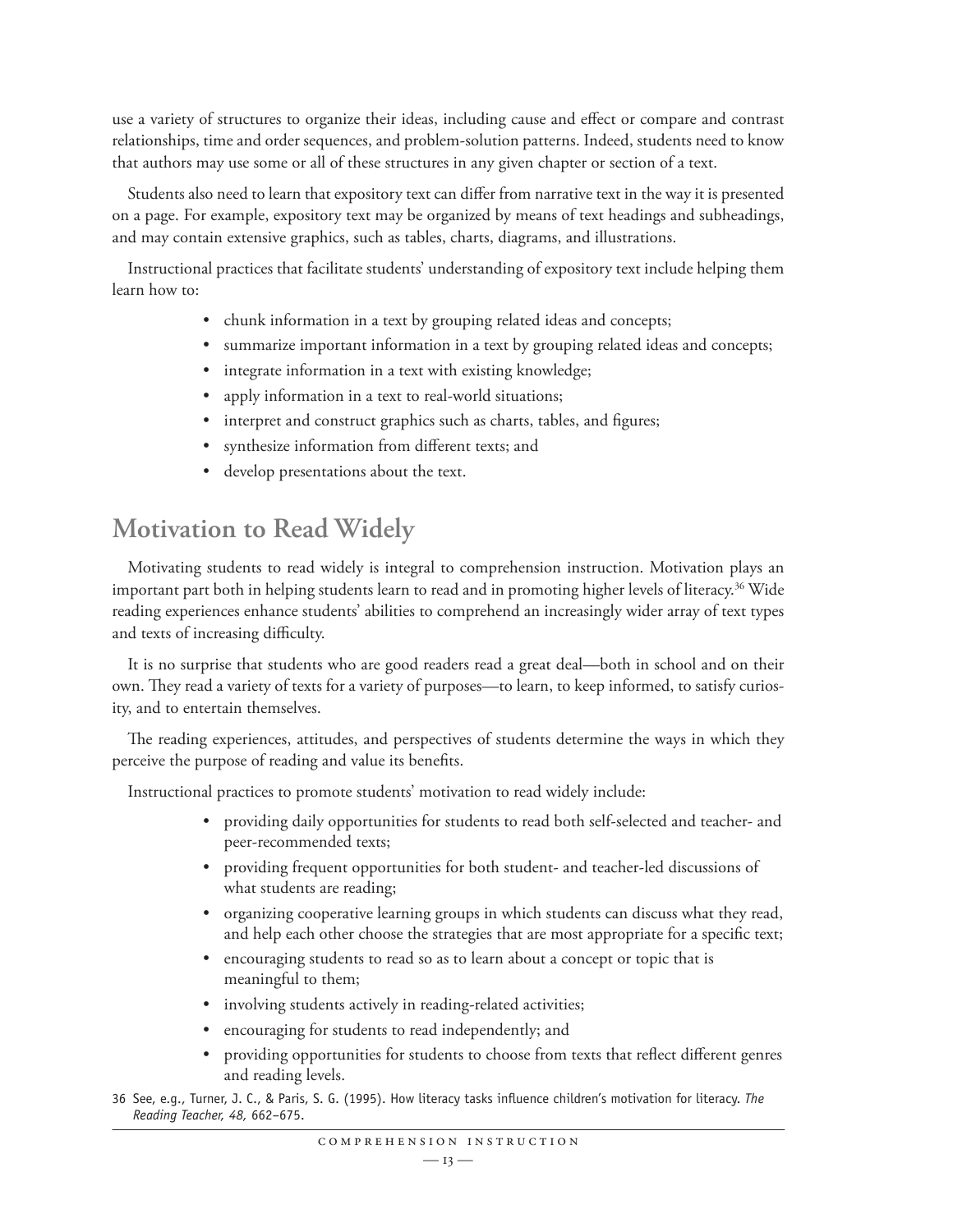# Instructional Procedures That Promote Comprehension

As part of reading comprehension instruction, some of the following instructional activities and procedures may be used. Based on research and effective practice, the activities and procedures are intended to help students learn how to coordinate and use a set of key comprehension strategies as they read a variety of texts.

# **General Instructional Activities**

To correspond with a typical reading lesson, comprehension strategy instruction can be organized into a three-part framework, with specific activities used before, during, and after reading. Providing instruction such as that in the following example allows students to see, learn, and use a variety of comprehension strategies as they read.

Note, however, that the framework is a general one and represents an array of strategies. All of the strategies in this framework do not have to be used with every text or in every reading situation.

# **Before Reading**

Before reading, the teacher may:

- Motivate students through activities that may increase their interest—book talks, dramatic readings, or displays of art related to the text—making the text relevant to students in some way.
- Activate students' background knowledge important to the content of the text by discussing what students will read and what they already know about its topic and about the text organization.

Students, with some help from the teacher, may:

- • Establish a purpose for reading.
- • Identify and discuss difficult words, phrases, and concepts in the text.
- • Preview the text (by surveying the title, illustrations, and unusual text structures) to make predictions about its content.
- Think, talk, and write about the topic of the text.

## **During Reading**

During reading, the teacher may:

- Remind students to use comprehension strategies as they read and to monitor their understanding.
- Ask questions that keep students on track and focus their attention on main ideas and important points in the text.
- • Focus attention on parts in a text that require students to make inferences.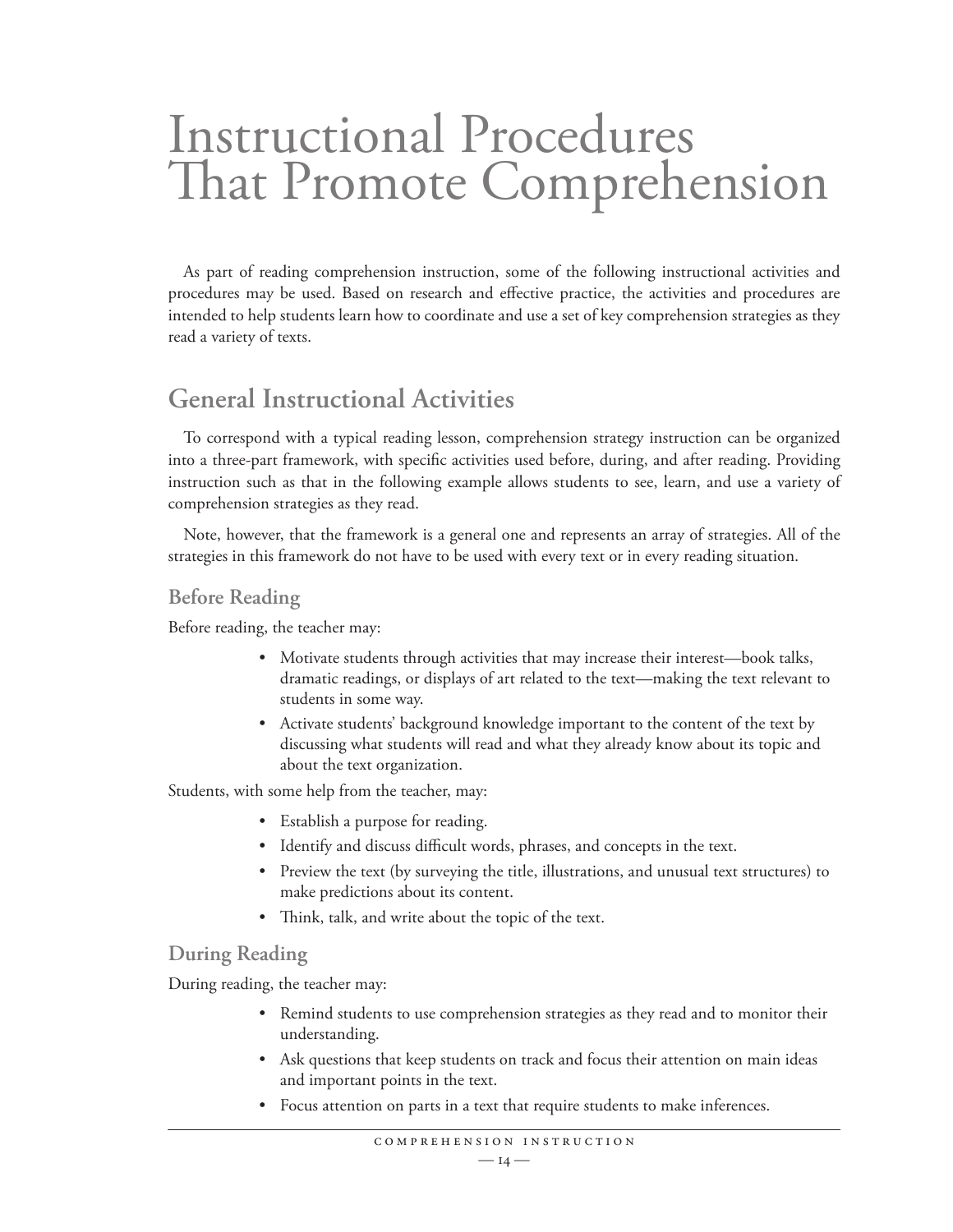- • Call on students to summarize key sections or events.
- • Encourage students to return to any predictions they have made before reading to see if they are confirmed by the text.

Students, with some help from the teacher, may:

- • Determine and summarize important ideas and supportive details.
- • Make connections between and among important ideas in the text.
- Integrate new ideas with existing background knowledge.
- Ask themselves questions about the text.
- • Sequence events and ideas in the text.
- • Offer interpretations of and responses to the text.
- Check understanding by paraphrasing or restating important and/or difficult sentences and paragraphs.
- • Visualize characters, settings, or events in a text.

# **After Reading**

After reading, the teacher may:

- Guide discussion of the reading.
- Ask students to recall and tell in their own words important parts of the text.
- • Offer students opportunities to respond to the reading in various ways, including through writing, dramatic play, music, readers' theatre, videos, debate, or pantomime.

Students, with some help from the teacher, may:

- • Evaluate and discuss the ideas encountered in the text.
- • Apply and extend these ideas to other texts and real life situations.
- • Summarize what was read by retelling the main ideas.
- • Discuss ideas for further reading.

# **Activities and Procedures for Use with Narrative Texts**

The following are some examples of specific procedures that you can use to help students improve their comprehension of narrative texts.

## **Retelling**

 Retelling involves having students orally reconstruct a story that they have read. Retelling requires students to activate their knowledge of how stories work and apply it to the new reading. As part of retelling, students engage in ordering and summarizing information and in making inferences. The teacher can use retelling as a way to assess how well students comprehend a story, then use this information to help students develop a deeper understanding of what they have read.

The teacher uses explicit instruction, explaining why retelling is useful, modeling the procedure, giving students opportunities to practice, and providing feedback.

 As the following chart shows, students' retellings should become more detailed as they become better readers.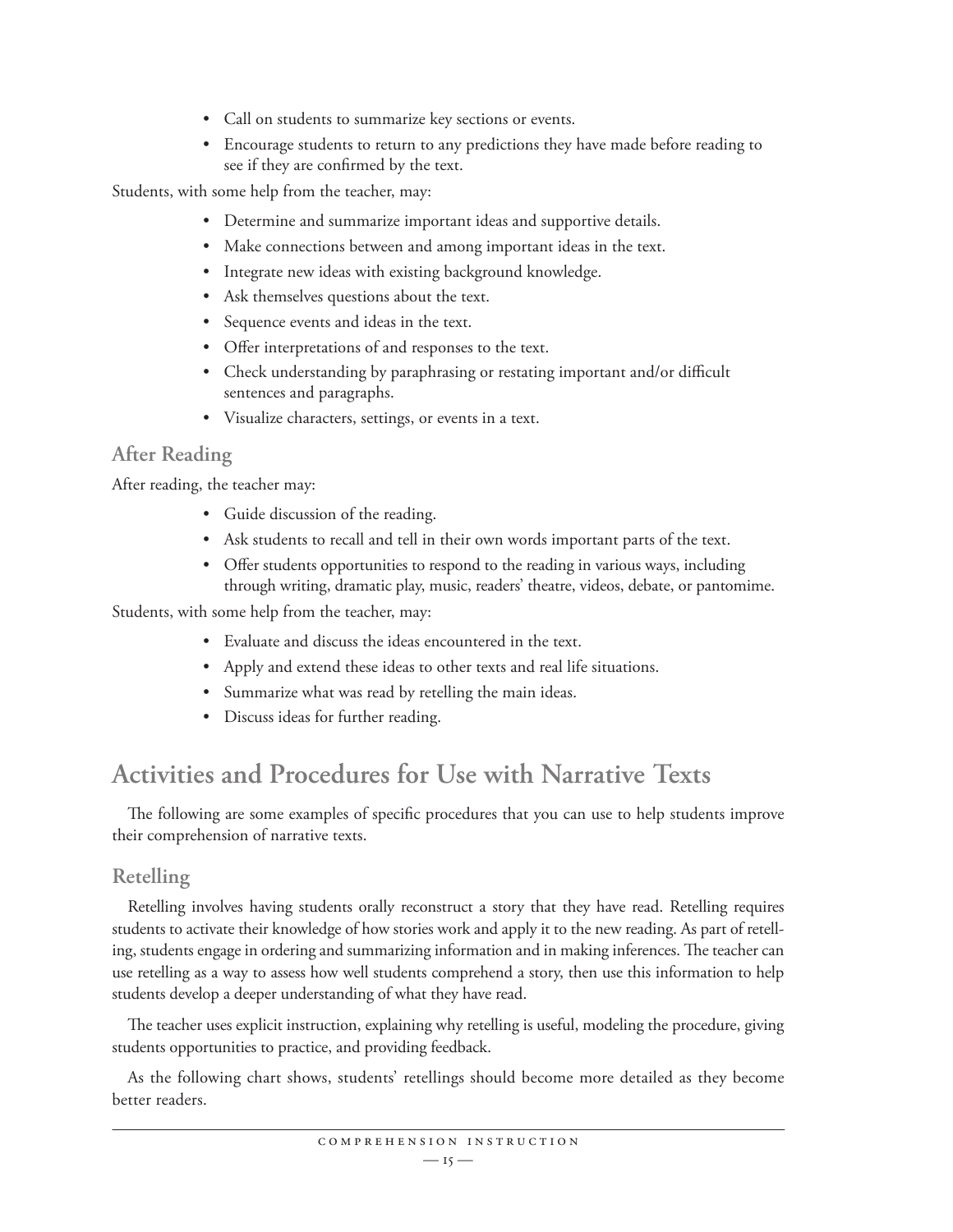# **Types of Retelling**

#### **Simple retelling**

The student can:

- identify and retell the beginning, middle, and end of a story in order;
- describe the setting; and
- identify the problem and the resolution of a problem.

#### **More complete retelling**

The student can:

- identify and retell events and facts in a sequence;
- make inferences to fill in missing information; and
- identify and retell causes of actions or events and their effects.

#### **Most complete retelling**

The student can:

- identify and retell a sequence of actions or events;
- make inferences to account for events or actions; and
- offer an evaluation of the story.

## **Story Maps**

Story maps are visual representations of the elements that make up a narrative. The purpose of a story map is to help students focus on the important elements of narratives—theme, characters, settings, problems, plot events, and resolution—and on the relationship among those elements.

Story maps to be used with younger students can be very simple—like the one that follows. These maps focus on a single element, such as the sequence of a simple plot. With older students, the maps can be more complicated, focusing on several elements.

As with retellings, the teacher uses explicit instruction to introduce the procedure, explaining why story maps are useful, then modeling the procedure, giving students opportunities to practice, and providing feedback.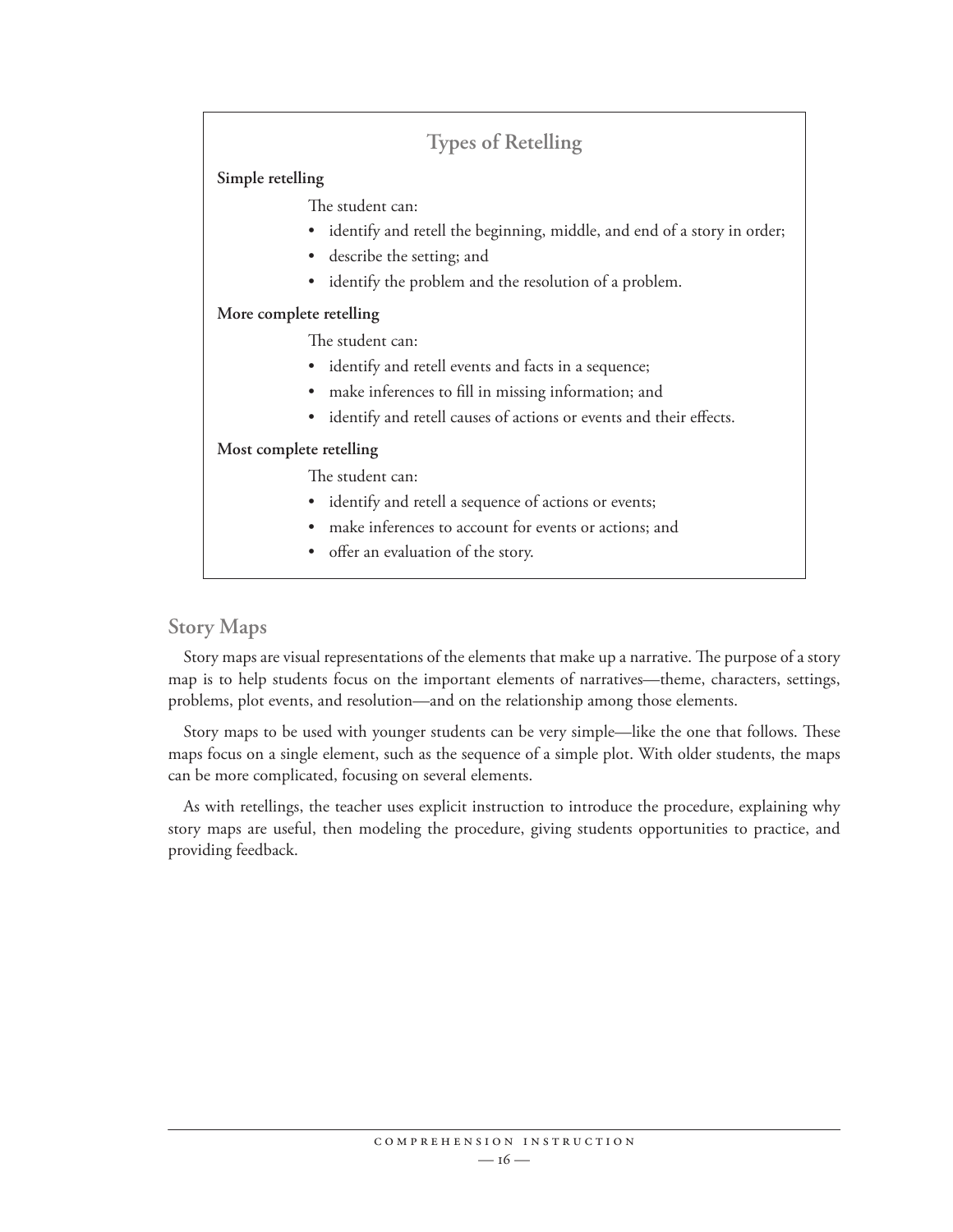# **Simple Story Map**

| Story Title:                        |                       |                        |  |
|-------------------------------------|-----------------------|------------------------|--|
| Beginning<br>The story starts when- | Middle<br>After that- | End<br>The story ends- |  |

## Story Frames<sup>37</sup>

Similar to story maps, story frames are visual representations that focus students' attention on the structure of a story and on how the content of the story fits its structure. Students use story frames as a way to activate their background knowledge of the elements of story structure and thus to organize and learn new information from a story.

 Simple story frames require students to provide basic information about the sequence of events in a story:

> The problem in the story is \_\_\_\_\_\_\_\_\_\_\_\_\_\_\_\_\_\_\_\_\_\_\_\_\_\_. This is a problem because  $\_\_$ The problem is solved when In the end

 More complex frames might involve having students supply more detailed information by summarizing sequences of actions or events, or providing factual information to explain problems or motivations.

The procedure encourages students to interact with each other, asking questions, seeking clarifications, and sharing evaluations.

Again, as with story maps, the procedure can be simplified for use with younger students—it has been used successfully with grade-one students—or made more sophisticated for use with older students.

And again, as with the other procedures that have been described, the procedure is introduced through explicit instruction, with the teacher first explaining why story frames are useful, then modeling when and where to use them, guiding students through practice opportunities, and providing corrective feedback along the way.

<sup>37</sup> Cudd, E. T., & Roberts, L. L. (1987). Using story frames to develop reading comprehension in a first grade classroom. *The Reading Teacher, 41,* 75–79.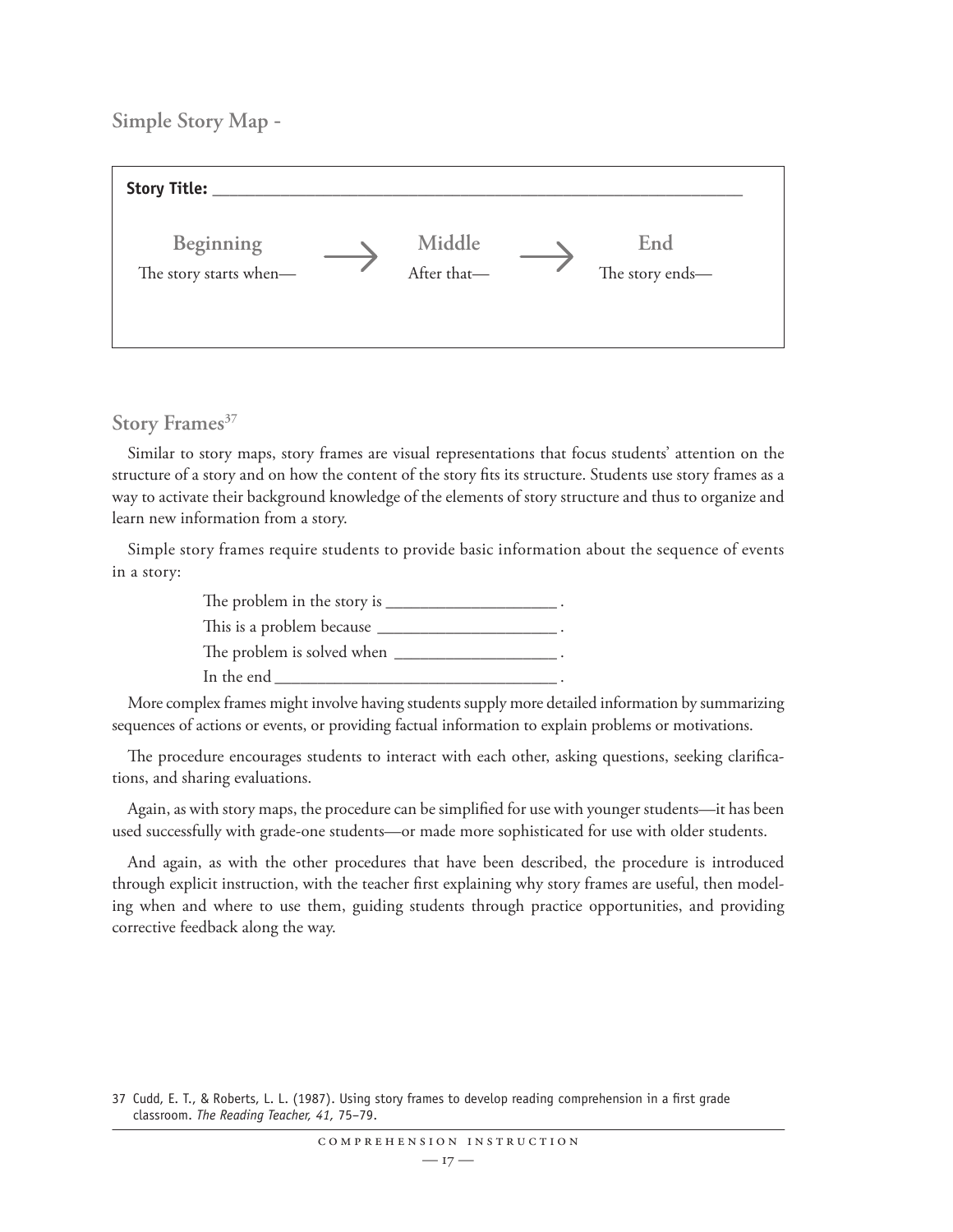# Directed Reading and Thinking Activity (DRTA)<sup>38</sup>

This procedure focuses on reading as a thinking process. Its intent is to teach children to make predictions throughout reading. Before reading, the teacher asks students to form a purpose for reading and to make predictions about the content of the story to be read.

During reading, the teacher stops students at strategic points in the story to ask students to make additional predictions and to verify, reject, or modify their purposes and predictions.

After reading, the teacher asks students to find and read aloud any part of the text that supports their predictions. Students must use the text to explain their reasoning and to prove whether their predictions are accurate or not.

Often teachers have students use charts such as the following to record their predictions and information from the text that proves the prediction's accuracy:

38 Stauffer, R.G. (1975). *Directing the reading-thinking process.* New York: Harper & Row.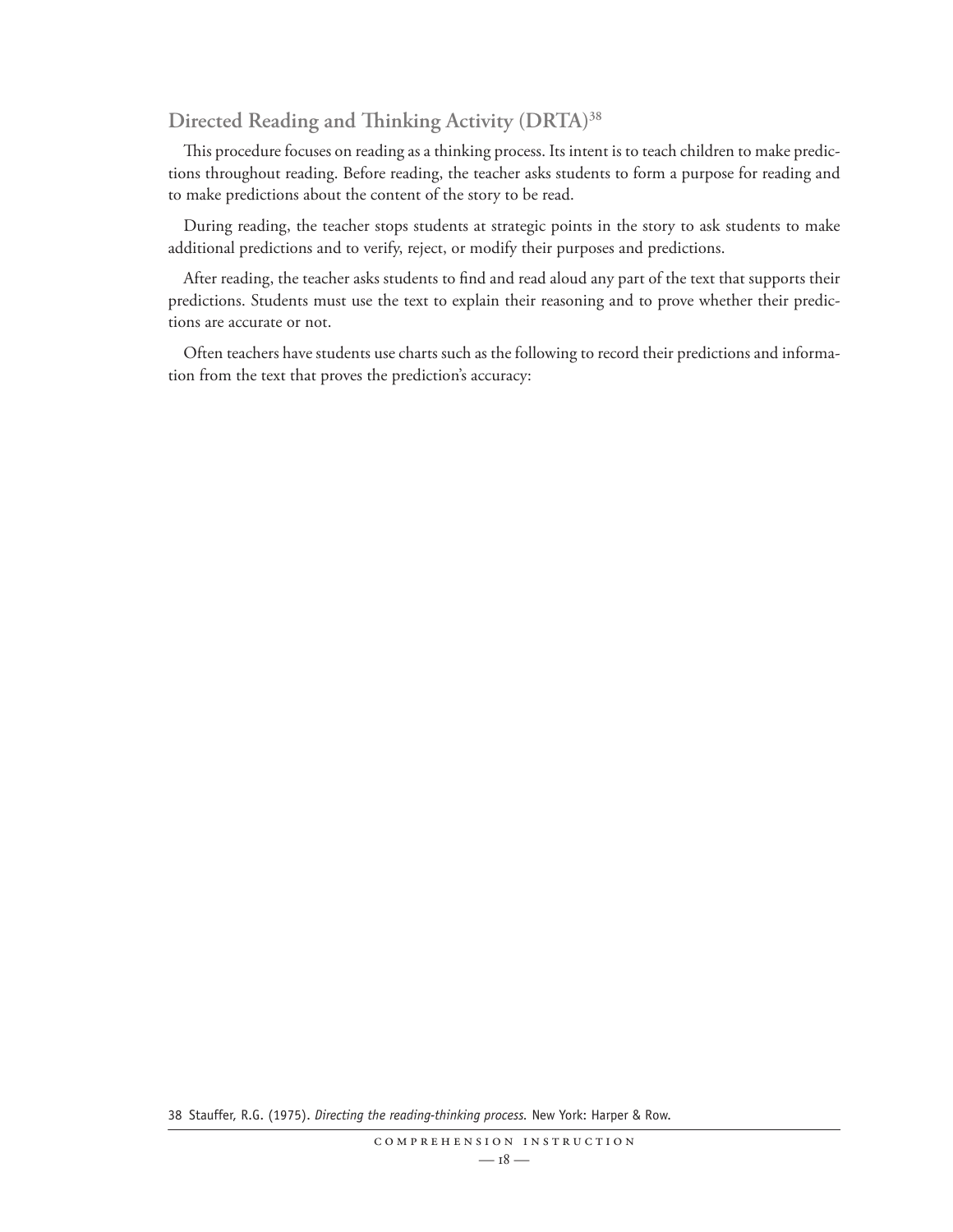# Activities and Procedures for Use with Expository Text

The following are some procedures teachers use to help students improve their comprehension of expository texts.

#### **K-W-L39**

The purpose of the K-W-L procedures is to help students become good readers by learning to do the things that good readers do. Specifically it helps students learn to activate their background knowledge and to set purposes for reading.

KWL stands for determining What I Know, What I Want to Learn, and reviewing What I Have Learned. The following chart shows the steps in each part of the procedure:

| <b>What I Know</b>                                                                                                                                                                                                                                  | <b>What I Want To Learn</b>                                                                                                                                     | <b>What I Learned</b>                                                                                                                                                                                              |
|-----------------------------------------------------------------------------------------------------------------------------------------------------------------------------------------------------------------------------------------------------|-----------------------------------------------------------------------------------------------------------------------------------------------------------------|--------------------------------------------------------------------------------------------------------------------------------------------------------------------------------------------------------------------|
| Students discuss what<br>they already know about<br>a topic in the text they<br>will be reading. The<br>teacher has students<br>list ideas and concepts<br>related to the topic,<br>then has them organize<br>their ideas into broad<br>categories. | Students discuss what<br>they want to learn from<br>reading the text and<br>write down specific<br>questions that they think<br>may be answered in the<br>text. | After reading the text,<br>students discuss what<br>they learned from it.<br>They next write what<br>they learned and answer<br>student-generated<br>questions about topics<br>that were addressed in<br>the text. |

As they confirm the information in the **Know** column of the chart, students relate new information gained from their reading to knowledge they already have. As they generate questions for the **Want**  column, they learn to set their own purposes for reading. Further, because they are reading to answer their own questions, students are more likely to actively monitor their comprehension. By putting information in their own words for the **Learned** column, students better understand what they know and what they do not know. Proceeding through these steps reinforces students' learning from text, involves them in doing what good readers do, and teaches them about their own reading processes.

<sup>39</sup> Ogle, D. M. (1986). K-W-L: A teaching model that develops active reading of expository text. *The Reading Teacher, 39,* 564–570.

Ogle, D. M. (1989). The know, want to know, learn strategy. In K. D. Muth (Ed.), *Children's comprehension of text: Research into practice* (pp. 205–233). Newark, DE: International Reading Association.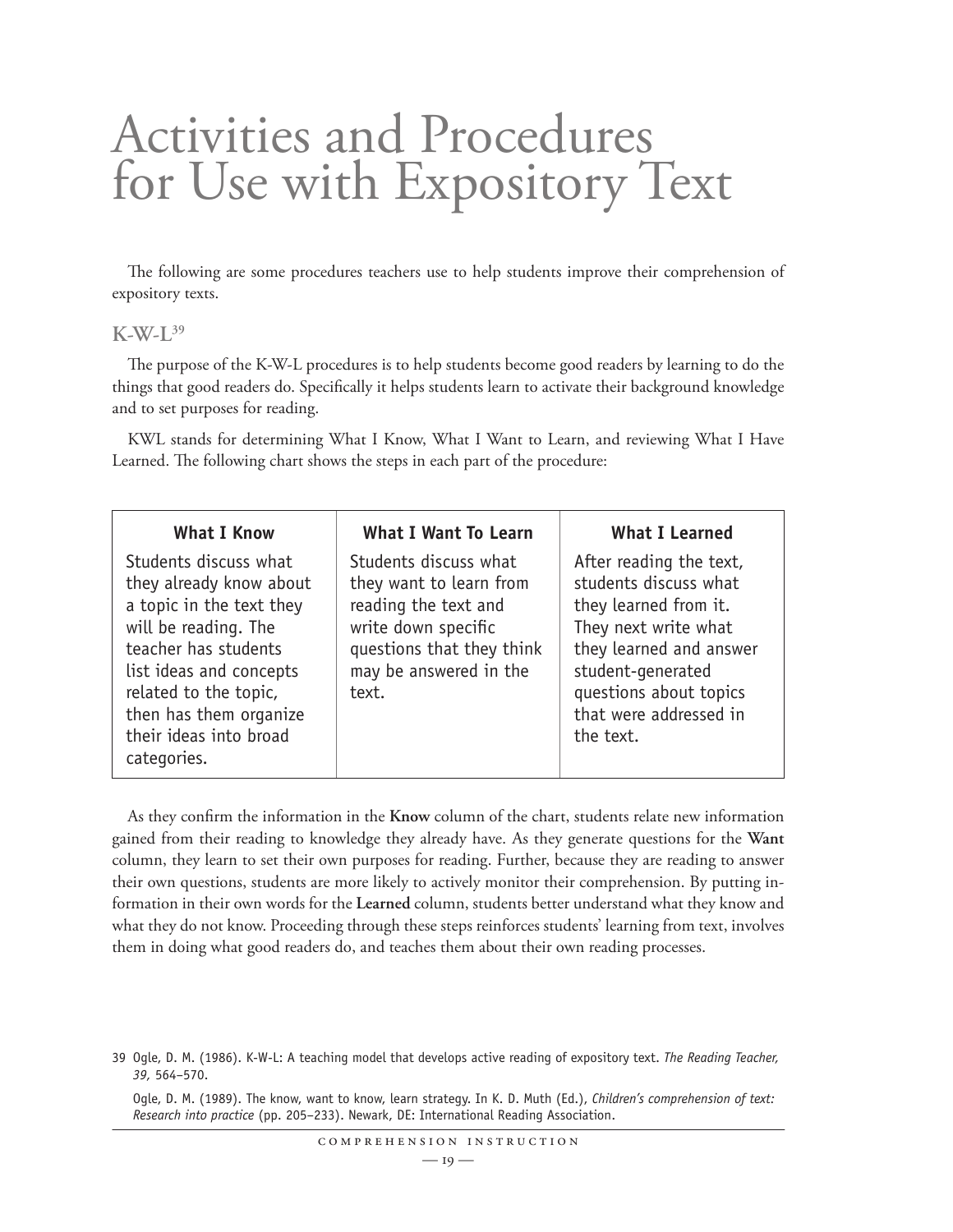## **Questioning the Author**<sup>40</sup>

The Questioning the Author procedure involves discussion, strategy instruction, and self-explanation. It encourages students to reflect on what the author of a selection is trying to say so as to build a mental representation from that information. Teacher and students work collaboratively, reading to resolve confusion and to understand the meaning of the text.

Focusing on a segment of text, the students respond to teacher questions such as the following:

- What is the author trying to say?
- What does the author mean by this?
- Why is the author saying this?
- What is the author getting at?

Through modeling, the teacher helps students to understand that some parts of a text can cause confusion and hinder comprehension. The teacher then discusses with students what they can do when comprehension problems occur. Students learn to "grapple" with text by emulating the teacher's questioning techniques.

## **Reciprocal Teaching**<sup>41</sup>

Reciprocal Teaching is the name for a teaching procedure that is best described as a dialogue between the teacher and students. "Reciprocal" means simply that each person involved in the dialogue acts in response to the others. The dialogue focuses on a segment of a text the group is reading and is structured by the use of four comprehension strategies:

- asking questions,
- clarifying difficult words and ideas,
- summarizing what has been read, and
- predicting what might come next.

The teacher first models and explains how to apply a comprehension strategy, then gradually turns over the activity to the students. As the students become more competent, the teacher requires their participation at increasingly challenging levels.

Reciprocal Teaching provides students with opportunities to observe the value of applying strategies in their "real" reading. In addition, it allows the teacher to identify problems individual students might have in using strategies and to provide instruction that is geared to individual needs.

# **Transactional Strategy Instruction**<sup>42</sup>

Transactional Strategy Instruction (TSI) is a procedure that involves teaching students to construct meaning as they read by emulating good readers' use of comprehension strategies. TSI helps students (1) set goals and plan for reading, (2) use background knowledge and text cues to construct meaning

41 Palincsar & Brown, 1984.

<sup>40</sup> Beck, I. L., McKeown, M. G., Hamilton, R. L., & Kucan, L. (1997). *Questioning the author: An approach for enhancing student engagement with text.* Newark, DE: International Reading Association.

<sup>42</sup> Brown, R., & Coy-Ogan, L. (1993). The evolution of transactional strategies instruction in one teacher's classroom. *The Elementary School Journal, 94,* 221–233; Pressley, M., El-Dinary, P.B., Gaskins, I., Schuder, T., Bergman, J., Almasi, L., & Brown, R. (1992). Beyond direct explanation: Transactional instruction of reading comprehension strategies. *The Elementary School Journal, 92,* 511–554.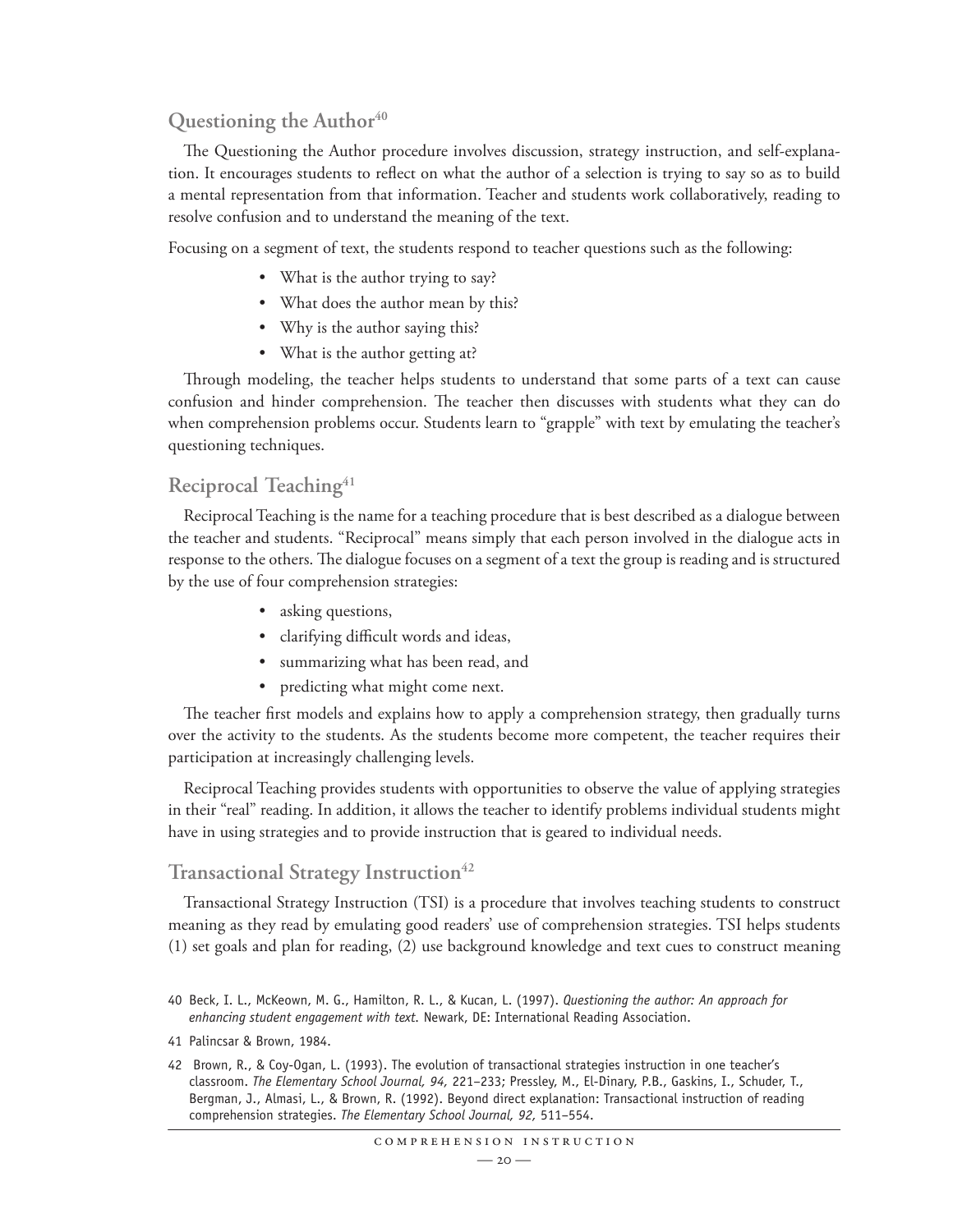during reading, (3) monitor comprehension, (4) solve problems encountered during reading, and (5) evaluate progress. To accomplish these tasks, students are taught to use a set of reading strategies. The strategies typically include:

- predicting based on prior-knowledge activation,
- generating and asking questions,
- clarifying,
- visualizing,
- relating background knowledge to text content, and
- summarizing.

Instruction occurs in small-group settings, with the strategies used as vehicles to coordinate dialogue about text as students read aloud. In their groups, students are encouraged to relate a text to their background knowledge, to summarize text, to describe any mental images they make during reading, and to predict what might happen next in the text. As students read aloud, they engage in and exchange individual interpretations of and responses to the reading.

# **The I-Chart Procedure**<sup>43</sup>

The I-Chart Procedure is a technique that promotes critical thinking by encouraging students to apply reading strategies to learn from content-area texts.

e procedure is organized into three phases: Planning, Interacting, and Integrating and Evaluating. Students begin the Planning phase by using content-area texts to identify a topic of study. They then generate questions they want to answer as they read. Next, they construct a large chart, similar to the following, on which to record information as they gather it. They complete the Planning phase by collecting materials about the topic.

In the Interacting phase, students record their background knowledge of the topic, as well as other information they might gather. In addition, the teacher elicits and records relevant student questions. Finally, the students read and discuss, with teacher guidance, the sources of information.

<sup>43</sup> Hoffman, J. V. (1992). Critical reading/thinking across the curriculum: Using I-Charts to support learning. *Language Arts, 69,* 121–127.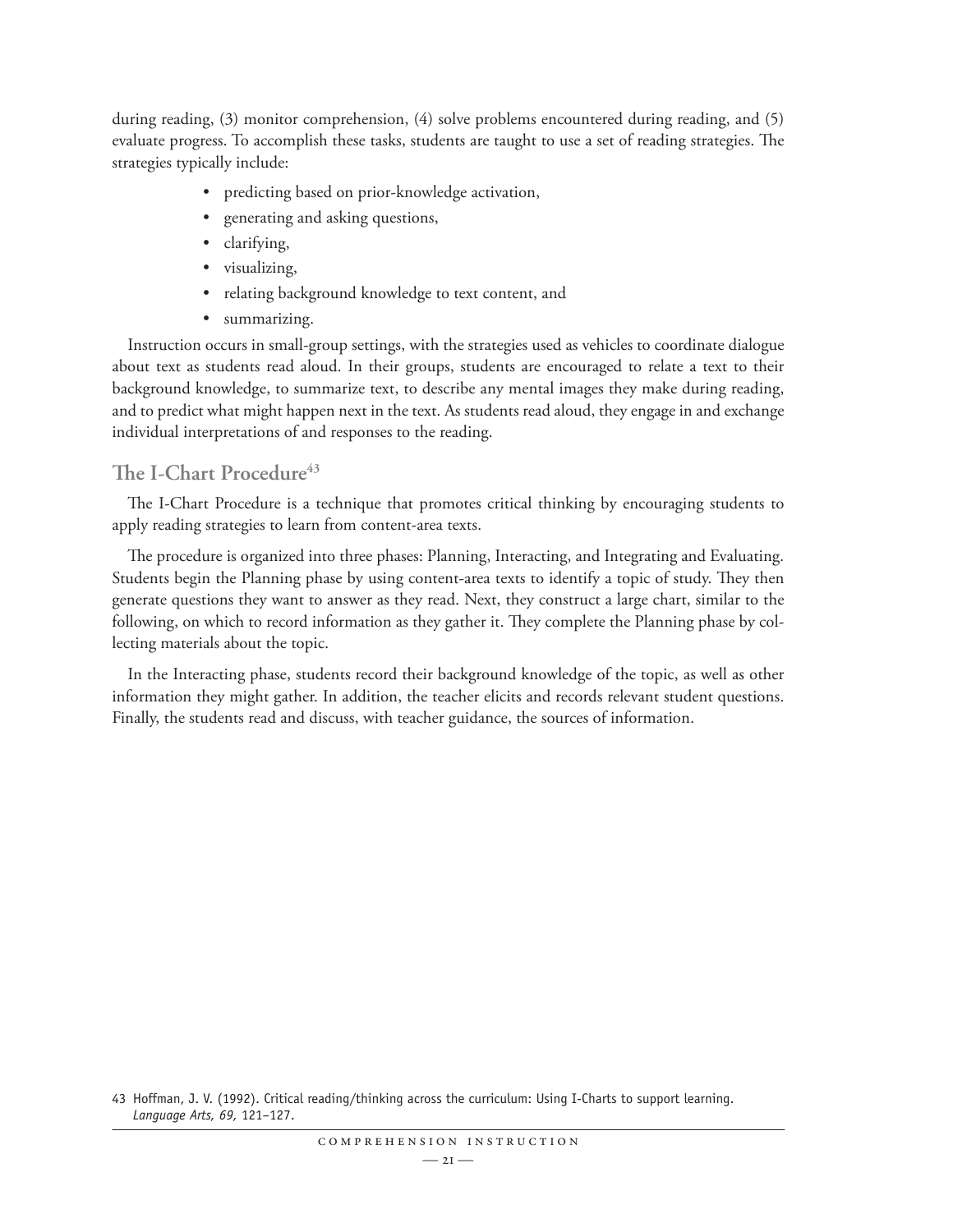# **Teacher Questions and Student Questions**

|         | <b>Topic</b>    | 1. | 2. | 3. | 4. | <b>Other</b><br>Interesting<br>Facts/Figures | <b>Other</b><br>Questions |
|---------|-----------------|----|----|----|----|----------------------------------------------|---------------------------|
|         | What We<br>Know |    |    |    |    |                                              |                           |
|         | 1.              |    |    |    |    |                                              |                           |
| Sources | 2.              |    |    |    |    |                                              |                           |
|         | 3.              |    |    |    |    |                                              |                           |
|         | 4.              |    |    |    |    |                                              |                           |
|         | <b>Summary</b>  |    |    |    |    |                                              |                           |

In the final phase, Integrating and Evaluating, students make summaries for each question on the chart, incorporating information they have gathered. Next, they compare their summaries with background knowledge, clarify statements as necessary, and discuss new knowledge they have acquired. Finally, they locate new information to address any unanswered questions and report their findings to the group.

In this procedure, the teacher directs and models the phases of the procedure. Gradually, however, the teacher releases responsibility for managing the procedure to students. The goal is for the reader to satisfactorily apply these comprehension strategies independently.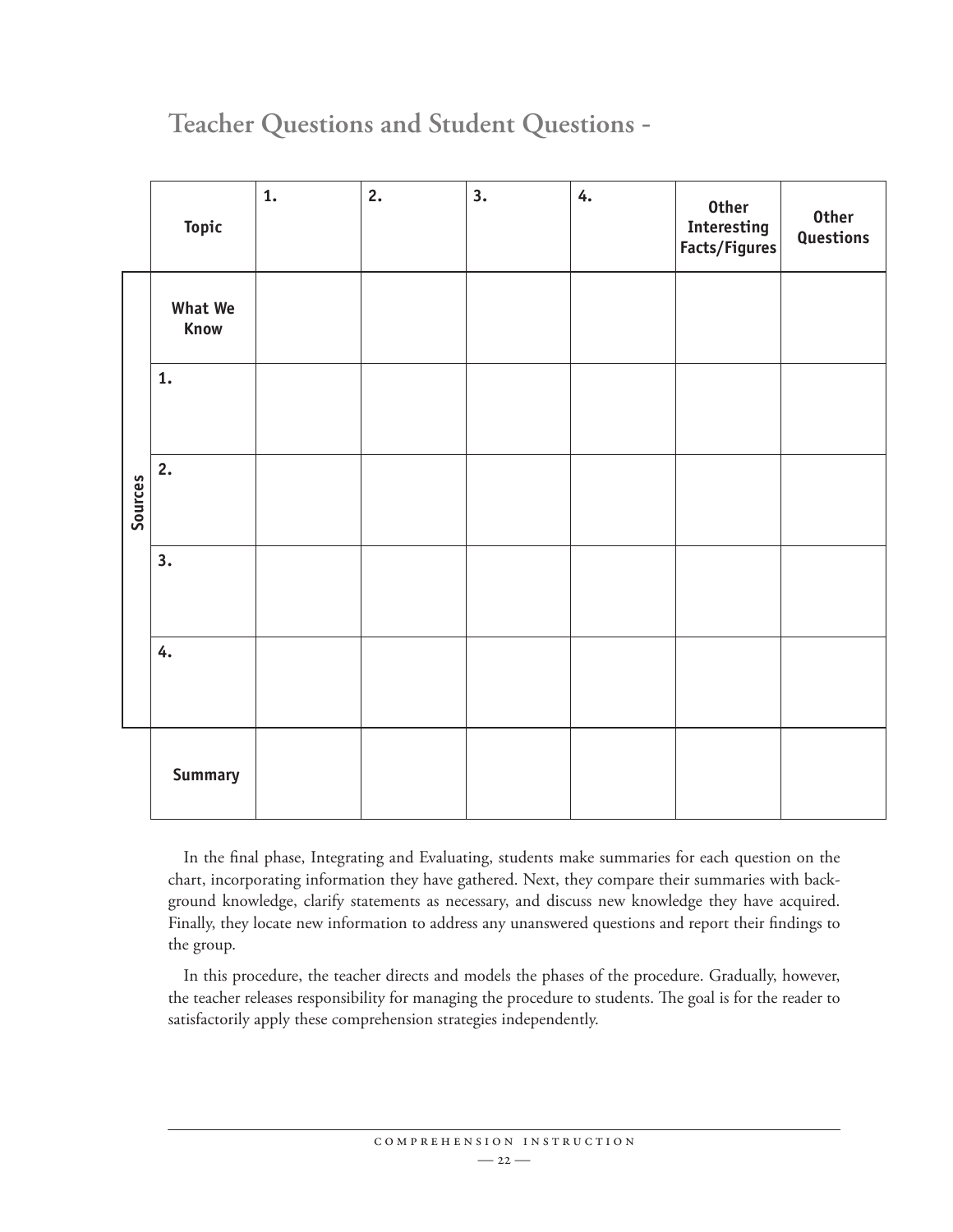# References

Adams, M. J. (1990). *Beginning to read: Thinking and learning about print*. Cambridge, MA: MIT Press.

- Anderson, R. C., & Pearson, P. D. (1984). A schema-theoretic view of basic processes in reading. In P.D. Pearson, R. Barr, M.L. Kamil, & P. B. Mosenthal (Eds.), *Handbook of reading research* (pp. 255–292). New York: Longman.
- Anderson, R. C., Hiebert, E. H., Scott, J. A., & Wilkinson, I. A. G. (1985). *Becoming a nation of readers: The report of the Commission on Reading*. Washington DC: The National Institute of Education.
- Anderson, R. C., Reynolds, R. E., Schallert, D. L., & Goetz, E. T. (1977). Frameworks for comprehending discourse. *American Education Research Journal, 14*, 367–382.
- Armbruster, B. B., Anderson, T. H., & Ostertag, J. (1987). Does text structure/summarization instruction facilitate learning from expository text? *Reading Research Quarterly, 22*, 331–346.
- Baker, L., & Brown, A. L. (1984). Metacognitive skills in reading. In P. D. Pearson (Ed.), *Handbook of reading research* (pp. 353–394). New York: Longman.
- Beck, I. L., McKeown, M. G., Hamilton, R. L., & Kucan, L. (1997). *Questioning the author: An approach for enhancing student engagement with text*. Newark, DE: International Reading Association.
- Brown, R., & Coy-Ogan, L. (1983). The evolution of transactional strategies instruction in one teacher's classroom. *The Elementary School Journal*, 94, 221-233.
- Cudd, E. T., & Roberts, L. L. (1987). Using story frames to develop reading comprehension in a first grade classroom. *The Reading Teacher*, 41, 75–79.
- Cunningham, A. E., & Stanovich, K. E. (1998). What reading does for the mind. *American Educator, 22*, 8–15.
- Dickson, S. V., Simmons, D. C., & Kame'enui, E. J. (1998). Text organization: Research bases. In D. C. Simmons & E. J. Kame'enui (Eds.), *What reading research tells us about children with diverse learning needs: Bases and basics*. Mahwah, NJ: Lawrence Erlbaum Associates.
- Dole, J. A., Duffy, G. G., Roehler, L. R., & Pearson, P. D. (1991). Moving from the old to the new: Research on reading comprehension instruction. *Review of Educational Research, 61*, 239–264.
- Durkin, D. (1978–1979). What classroom observations reveal about reading comprehension instruction. *Reading Research Quarterly, 15*, 481–533.
- Gambrell, L. B., & Bales, R. J. (1986). Mental imagery and the comprehension-monitoring performance of fourth- and fifth-grade poor readers. *Reading Research Quarterly, 21*, 454–464.
- Gillet, J. W., & Temple, C. (1994). Understanding reading problems: *Assessment and instruction* (4th ed.). New York: Harper Collins.
- Hansen, J., & Pearson, P. D. (1983). An instructional study: Improving the inferential comprehension of fourth grade good and poor readers. *Journal of Educational Psychology, 75*, 821–829.
- Heilman, A. W., Blair, T. R., & Rupley, W. R. (1998). *Principles and practices of teaching reading*. Upper Saddle River, NJ: Merrill/Prentice-Hall.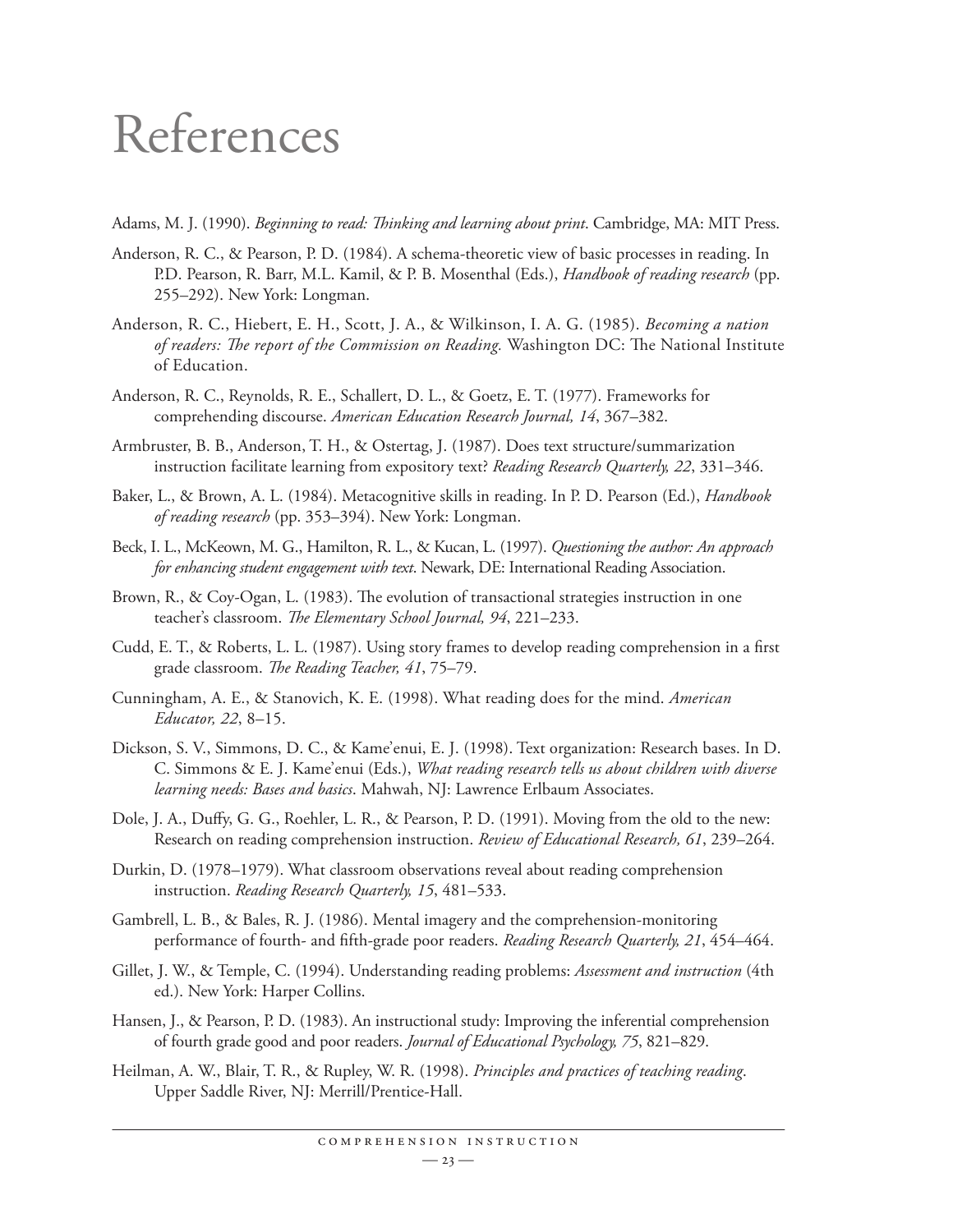- Hoffman, J. V. (1992). Critical reading/thinking across the curriculum: Using I-Charts to support learning. *Language Arts, 69*, 121–127.
- Honig, W., Diamond, L., & Gutlohn, L. (Eds.). (2000). *Teaching reading sourcebook for kindergarten through eighth grade.* Novato, CA: Arena Press.
- National Reading Panel. (2000). *Teaching children to read: An evidence-based assessment of the scientific research literature on reading and its implications for reading instruction*. Washington, DC: National Academy Press.
- Ogle, D. M. (1986). K-W-L: A teaching model that develops active reading of expository text. *The Reading Teacher, 39*, 564–570.
- Ogle, D. M. (1989). The know, want to know, learn strategy. In K. D. Muth (Ed.), *Children's comprehension of text: Research into practice* (pp. 205–233). Newark, DE: International Reading Association.
- Palincsar, A. S., & Brown, A. L. (1984). Reciprocal teaching of comprehension-fostering and comprehension-monitoring activities. *Cognition & Instruction, 2*, 117–175.
- Paris, S. G., Lipson, M. Y., & Wixson, K. K. (1983). Becoming a strategic reader. *Contemporary Educational Psychology, 8*, 293–316.
- Paris, S. G., Wasik, B. A., & Turner, J. C. (1991). The development of strategic readers. In R. Barr, M.L. Kamil, P. B. Mosenthal, & P. D. Pearson (Eds.), *Handbook of reading research* (Vol. 2, pp. 609–640). New York: Longman.
- Pearson, P. E., & Gallagher, M. C. (1983). The instruction of reading comprehension. *Contemporary Educational Psychology, 8,* 317–344.
- Pichert, J. W., & Anderson, R. C. (1977). Taking different perspectives on a story. *Journal of Educational Psychology, 69*, 309–315.
- Pressley, G. M. (1976). Mental imagery helps eight-year-olds remember what they read. *Journal of Educational Psychology, 68*, 355–359.
- Pressley, M., & Afflerbach, P. (1995). *Verbal protocols of reading: The nature of constructively responsive reading*. Hillsdale, NJ: Lawrence Erlbaum Associates.
- Pressley, M., El-Dinary, P. B., Gaskins, I., Schuder, T., Bergman, J., Almasi, L., et al. (1992). Beyond direct explanation: Transactional instruction of reading comprehension strategies. *Elementary School Journal, 92*, 511–554.
- Pressley, M., Symons, S., McGoldrick, J. A., & Snyder, B. L. (1995). Reading comprehension strategies. In M. Pressley & V. E. Woloshyn (Eds.), *Cognitive strategy instruction that really improves children's academic performance*. Cambridge, MA: Brookline Books.
- Rosenshine, B., & Stevens, R. (1984). Classroom instruction in reading. In P. D. Pearson, R. Barr, M. L. Kamil, & P. B. Mosenthal (Eds.), *Handbook of reading research* (pp. 745–799). New York: Longman
- Turner, J. C., & Paris, S. G. (1995). How literacy tasks influence childeren's motivaion for literacy. *e Reading Teacher, 48,* 662–675.
- Stauffer, R. G. (1975). *Directing the reading-thinking process*. New York: Harper & Row.
- Wood, E., Woloshyn, V. E., & Willoughby, T. (1995). *Cognitive strategy instruction for middle and high schools*. Cambridge, MA: Brookline Books.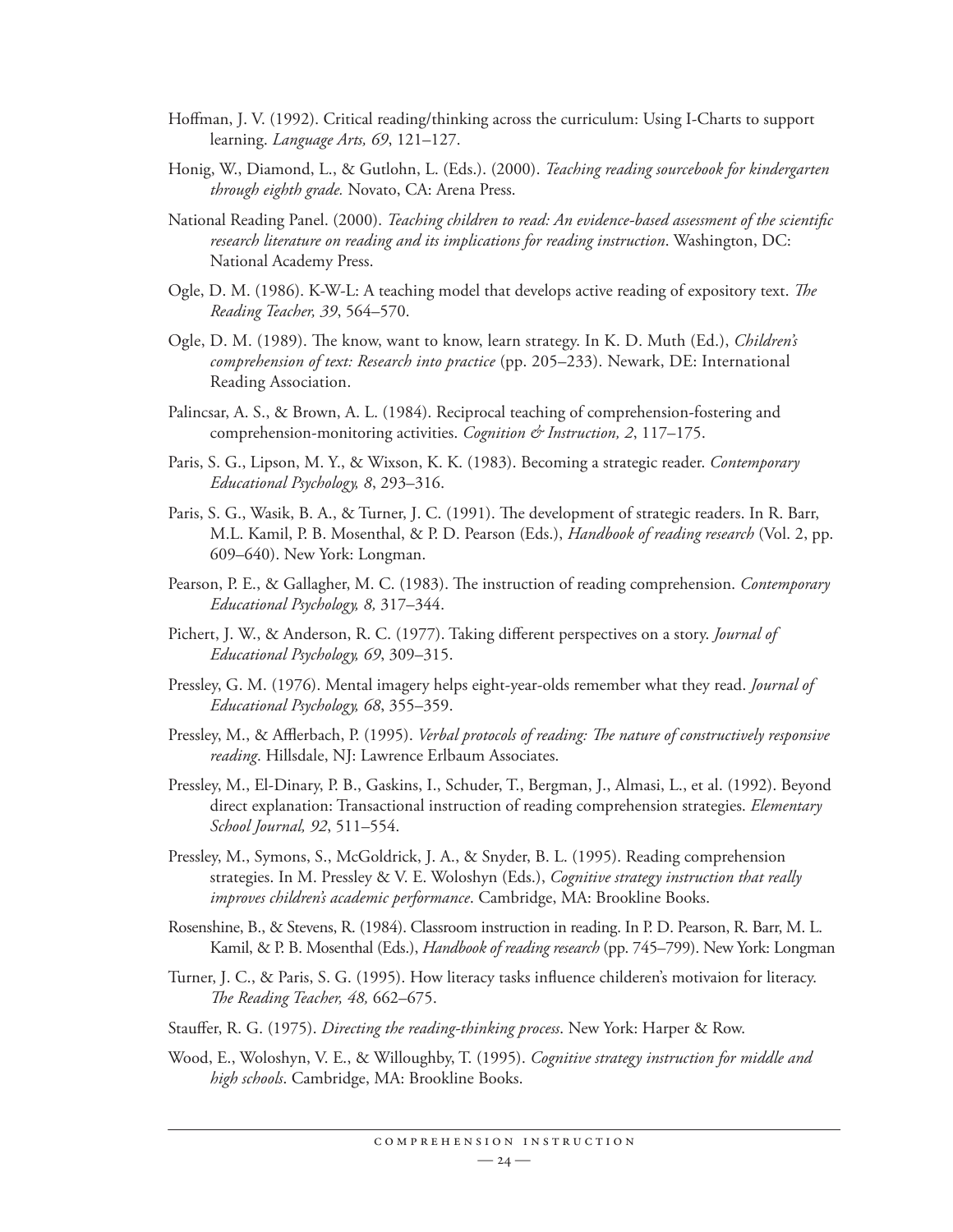# **COMPLIANCE STATEMENT**

#### TITLE VI, CIVIL RIGHTS ACT OF 1964; THE MODIFIED COURT ORDER, CIVIL ACTION 5281, FEDERAL DISTRICT COURT, EASTERN DISTRICT OF TEXAS, TYLER DIVISION

Reviews of local education agencies pertaining to compliance with Title VI Civil Rights Act of 1964 and with specific requirement of the Modified Court Order, Civil Action No. 5281, Federal District Court, Eastern District of Texas, Tyler Division are conducted periodically by staff representatives of the Texas Education Agency. These reviews cover at least the following policies and practices:

- (1) acceptance policies on student transfers from other school districts;
- (2) operation of school bus routes or runs on a nonsegregated basis;
- (3) nondiscrimination in extracurricular activities and the use of school facilities;
- $(4)$  nondiscriminatory practices in the hiring, assigning, promoting, paying, demoting, reassigning, or dismissing of faculty and staff members who work with children;
- (5) enrollment and assignment of students without discrimination on the basis of race, color, or national origin:
- (6) nondiscriminatory practices relating to the use of a student's first language; and
- (7) evidence of published procedures for hearing complaints and grievances.

In additional to conducting reviews, the Texas Education Agency staff representatives check complaints of discrimination made by citizen or citizens residing in a school district where alleged discriminatory practices have occurred or are occurring.

Where there is a violation of the Court Order in Civil Action No. 5281 that cannot be cleared through negotiation, the sanctions required by the Court Order are applied.

If there is a direct violation of the Court Order in Civil Action No. 5281 that cannot be cleared through negotiation, the sanctions required by the Court Order are applied.

TITLE VII, CIVIL RIGHTS ACT OF 1964 AS AMENDED BY THE EQUAL EMPLOYMENT OPPORTUNITY ACT OF 1972; EXECUTIVE ORDERS 11246 AND 11375; EQUAL PAY ACT OF 1964, TITLE IX, EDUCATION AMENDMENTS; REHABILITATION ACT OF 1973 AS AMENDED; 1974 AMENDMENTS TO THE WAGE-HOUR LAW EXPANDING THE AGE DISCRIMINATION IN EMPLOYMENT ACT OF 1967; VIETNAM ERA VETERANS READJUSTMENT ACT OF 1972 AS AMENDED; IMMIGRATION REFORM AND CONTROL ACT OF 1986; AMERICANS WITH DISABILITIES ACT OF 1990; AND THE CIVIL RIGHTS ACT OF 1991.

The Texas Education Agency shall comply fully with the nondiscrimination provisions of all federal and state laws, rules and regulations by assuring that no person shall be excluded from consideration for recruitment, selection, appointment, training, promotion, retention, or any other personnel action, or be denied any benefits or participation in any educational programs or activities which it operates on the grounds of race, religion, color, national origin, sex, disability, age, or veteran status (except where age, sex or disability constitutes a bona fide occupational qualification necessary to proper and efficient administration). The Texas Education Agency is an Equal Employment Opportunity / Affirmative Action employer.